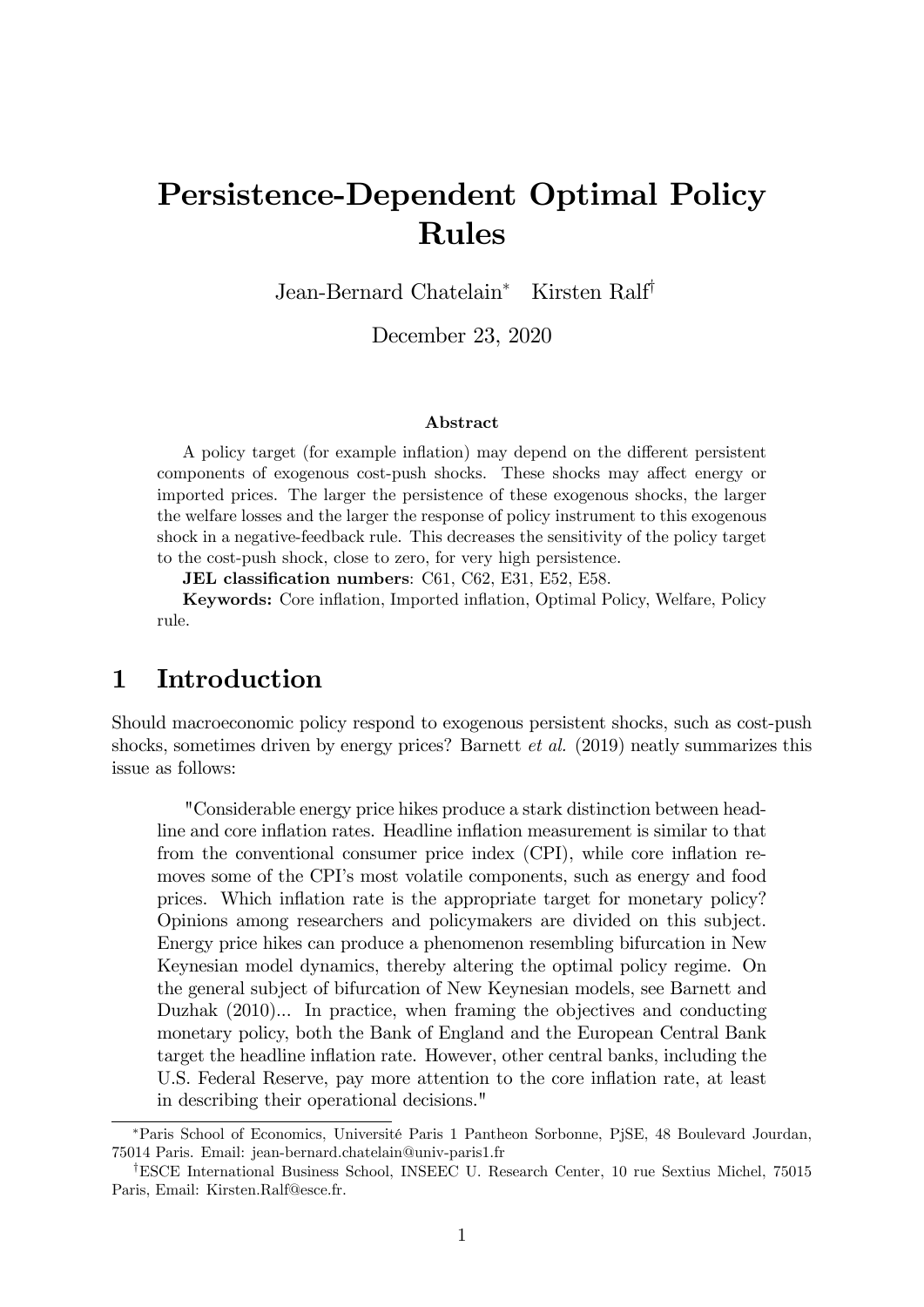A theoretical view is that the standard New-Keynesian model predicts that optimal policy should respond to price fluctuations in the sectors with sticky prices, but not in the sectors with flexible prices (such as energy prices), regardless of the persistence of the cost-push shock. The argument is that sticky prices lead to inefficient price dispersions. But the standard New-Keynesian model always includes the *sensitivity* of inflation to persistent cost-push shocks, which also matters. The argument is that the dependence of inflation to exogenous persistent shocks causes lasting inefficient delays for the adjustment of inflation to the long-run inflation target.

Hence, Ramsey policy (cf. Sorger (2015)) *optimally decreases the sensitivity of in*flation to a persistent cost-push shock. To this end, the policy instrument responds to a measure of the exogenous cost-push shock. This paper demonstrates that Gali (2015) Ramsey optimal policy with the new-Keynesian Phillips curve transmission mechanism behaves this way.

Changing Galiís (2015) calibration of the persistence from an autocorrelation of 0:8 to a unit root corresponds, for example, to an imported inflation trend for energy prices resembling a bifurcation in new-Keynesian model dynamics, as mentioned by Barnett et al. (2019)). This leads to an optimal larger response of the policy instrument to the cost push shock in order that the sensitivity of inflation to the cost-push shock is nearly zero. For example, inflation converges in four quarters to its long run inflation target. Inflation avoided a bifurcation towards trend inflation. But the policy instrument remains highly persistent for the time the highly persistent cost-push shock remains. After four quarters, according to optimal policy, the policy instrument remains proportional to the highly persistent cost-push shock.

To our knowledge, this optimal negative feedback mechanism where the policy instrument response decreases the sensitivity of inflation to the cost-push shock has never been explicitly put forward in standard New-Keynesian theory. Using linear substitutions concealed the negative-feedback mechanism of decreasing the sensitivity of ináation to the cost-push shock using the response of the policy instrument to the cost-push shock. For example, one can do linear substitutions in order to find another representation of the optimal policy rule so that the response of the policy instrument to the cost-push shock is substituted by a lag of the policy instrument. This is exactly Gali (2015) representation of the optimal policy rule of Ramsey optimal policy for the new-Keynesian Phillips curve transmission mechanism. Chatelain and Ralf (2019) demonstrates the observational equivalence of impulse response functions and the equivalence of the systems of equation using linear substitutions between Gali (2015) representation of the policy rule and the one where the policy instrument responds to inflation and to the cost-push shock.

Moreover, Ramsey optimal policy theoretically grounds Ashley, Tsang and Verbrugge's (2020) empirical evidence that the Fed funds rate response increases with the persistence of shocks. They estimated six different parameters in the Taylor rule depending on the low, medium or high persistence components of output gap or of inflation shocks. Ashley and Tsang (2013) also extracted three components of oil prices changes with low, medium and high persistence. These components may enter into exogenous cost-push shocks driving inflation.

For example, if a cartel of foreign countries controlling oil price reaches an agreement for increasing or decreasing oil price, and if this agreement appears fragile in the future, because of the lack of synchronicity of the business cycles of these countries, the central bankers may decide that their policy instruments should respond weakly to an expected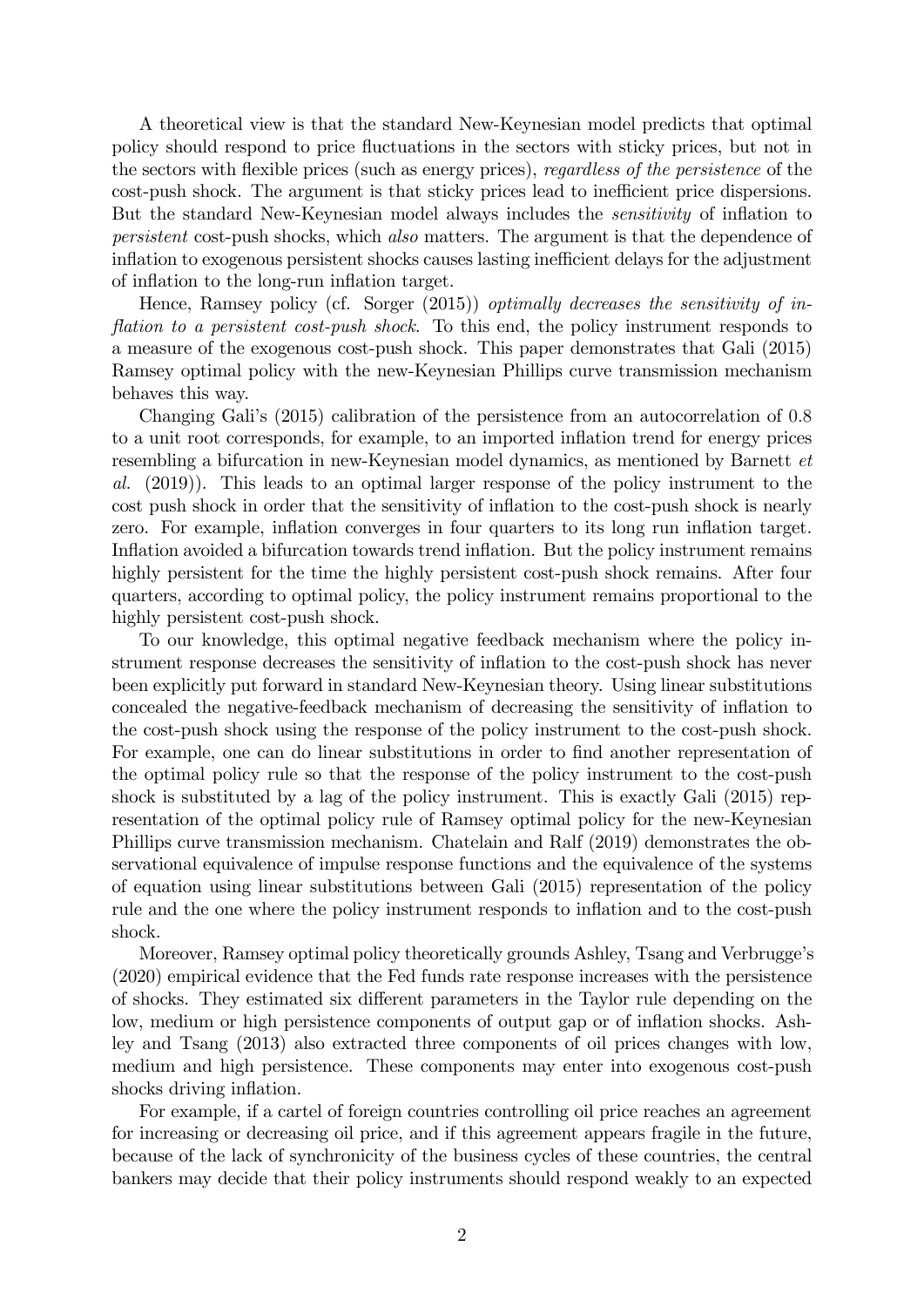short lived shock on oil price with a low persistence.

By contrast, if a rising trend of oil price is credibly expected for the next two or three years by central bankers, the central bankers of small open economies depending on imported oil price may decide that the central bank policy instrument should strongly respond to this highly persistent oil price shock. This avoids the transmission of trend inflation to home inflation for the next two to three years. Optimal policy can be implemented as follows. For example, if there is a precise forecast for persistent trend ináation for energy prices in the next three years, the policy funds rate should increase if there is a high sensitivy of headline inflation to energy price.

For distinct persistence components of cost-push shocks, this paper neatly highlights these three theoretical results with closed form solutions and with Galiís (2015) calibration for Ramsey optimal policy for the new-Keynesian Phillips curve transmission mechanism.

Firstly, the optimal response of the policy instrument to exogenous persistent shocks increases with the auto-correlation of shocks. Although the central bank cannot control the persistence of exogenous shocks, it can control the sensitivity of ináation to these shocks with its policy rule response and alter the overall persistence of inflation.

Secondly, optimal policy will reduce this sensitivity to zero - that is, the policy response will make inflation quite insensitive to these shocks - as the persistence of the shocks tends toward one. This is one explanation among others for the observed smaller order of the dynamics of the policy target (a smaller number of lags) than the order of the dynamics (the number of lags) of the policy instrument.

Thirdly, a non-zero weight in the loss function of the variance of the policy instruments (which respond to persistent exogenous shocks) implies that welfare depends on the volatility of persistent exogenous shocks. This occurs even if the loss function has sets a zero weight on the volatility of persistent exogenous shocks.

Following these results, a section is devoted to the interpretation of the larger persistence of the Fed funds rate in Taylor rule estimations with respect to the persistence of US inflation since 1982 highlighted by Fuhrer (1990).

Svensson (2003) argued that optimal policy brings more insights on central bank behavior than assuming simple rules with given constant parameters. In particular, this is true when central bankers face a number of low, medium and high persistent shocks, as currently estimated in dynamic stochastic general equilibrium models. These results are promising venue for further analysis of optimal monetary policy for various models of the transmission mechanism including persistent shocks.

### 2 Persistence-Dependent Optimal Policy Rule

The policy maker's optimal linear quadratic policy program in the general case is: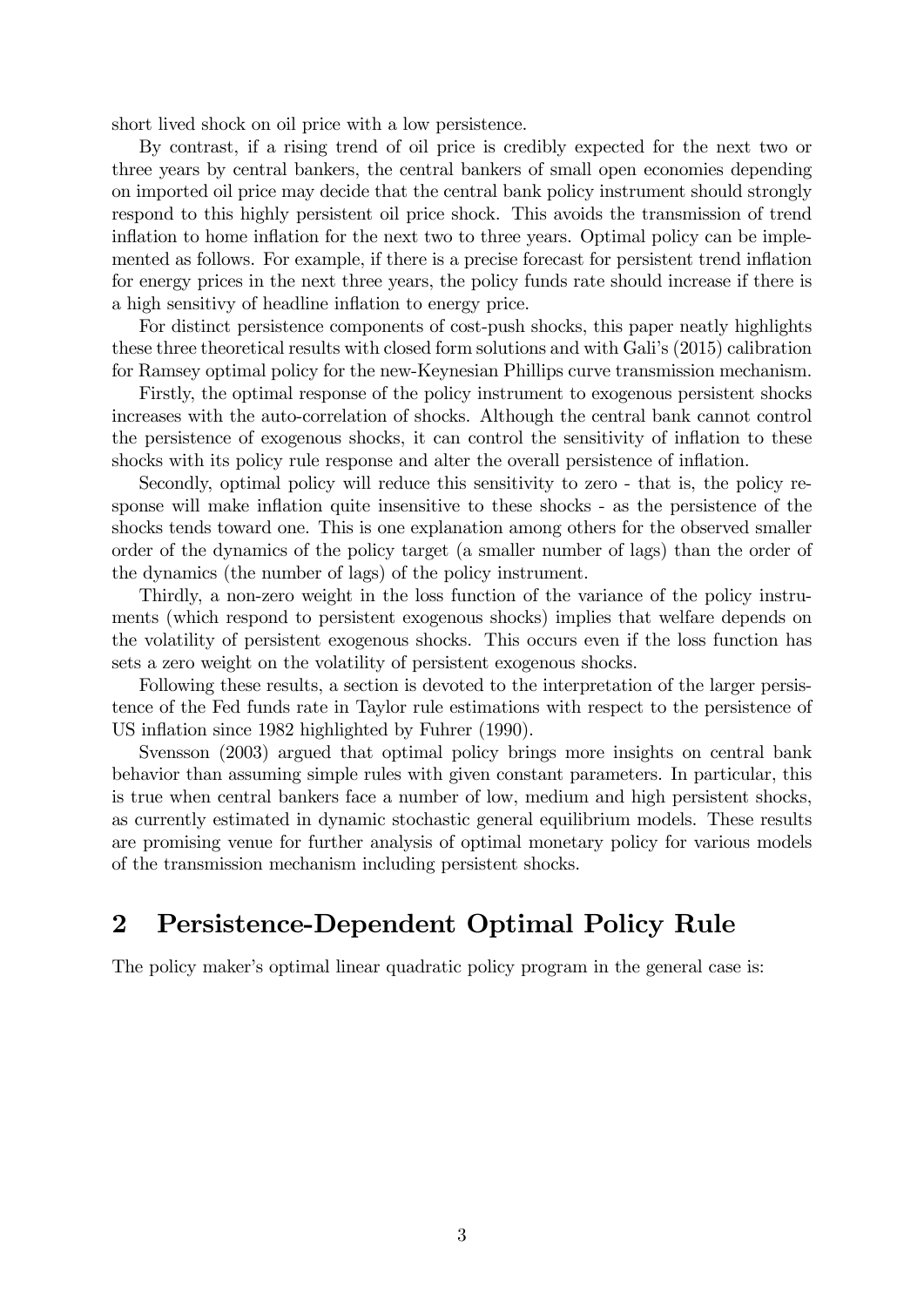$$
\max_{x_t} -\frac{1}{2} E_0 \sum_{t=0}^{t=+\infty} \beta^t \left[ Q_{\pi^2} \pi_t^2 + 2Q_{\pi z} \pi_t z_t + Q_{z^2} z_t^2 + R x_t^2 \right] \tag{1}
$$

with 
$$
R > 0
$$
,  $\mathbf{Q} \ge 0$ ,  $0 < \beta \le 1$ , subject to:  
\n
$$
\begin{pmatrix} \pi_{t+1} \\ z_{t+1} \end{pmatrix} = \underbrace{\begin{pmatrix} A & A_{\pi z} \\ 0 & \rho \end{pmatrix}}_{\mathbf{A}} \begin{pmatrix} \pi_t \\ z_t \end{pmatrix} + \underbrace{\begin{pmatrix} B \\ B_{zx} = 0 \end{pmatrix}}_{\mathbf{B}} x_t + \begin{pmatrix} 0 \\ \eta_t \end{pmatrix}
$$
\nwith  $A > 0$ ,  $A_{\pi z} \ne 0$ ,  $B \ne 0$  and  $0 < \rho \le 1$ . (2)

where  $E_t$  denotes the expectation operator,  $\pi_t$  denotes the rate of inflation between periods  $t - 1$  and t in deviation of its optimal long run equilibrium value. The policy instrument is  $x_t$ , which may represent (as in Gali (2015) the welfare-relevant output gap, i.e. the deviation between (log) output and its efficient level.

The policy maker preferences can be derived from specific micro-foundations related to specific distortions. We apply our results using Gali's (2015) endogenous welfare policy weight for a new-Keynesian Phillips curve. In this case, preferences are such that the cost of changing the policy instruments depends on the ratio of the slope of the new-Keynesian Phillips curve ( $\kappa$ ) denoted divided by the price elasticity of intermediate goods ( $\varepsilon$ ):  $R = \frac{\kappa}{\varepsilon}$  $\varepsilon$ for a weight on the volatility of inflation equal to one:  $Q_{\pi^2} = 1$ . As usual, the weights of the exogenous autoregressive cost-push shocks and of its covariance with ináation are equal to zero:  $Q_{\pi z} = Q_{z^2} = 0$ . As demonstrated later, these preferences do not imply that the value function, once optimal policy has been designed, does not depend on the volatility of the shock.

In the more general case, the policy maker preferences includes a discount factor  $\beta$  and weights Q on the variance and covariance of inflation and of the persistent cost-push shock and  $R$  on the variance of the policy instrument.  $Q$  is a positive matrix. It is usually assumed that the weights related to the cost-push shock are zero:  $Q_{\pi z} = Q_{z^2} = 0$ . Furthermore, a zero weight on inflation  $Q_{\pi^2} = 0$  may be assumed if the central bank with maximal inertia is extremely reluctant to change its policy instrument. The policy instrument smoothing parameter  $R$  is strictly positive. In order to derive closed-form solutions, we consider only one policy target and only one policy instrument, one of the two weights  $Q_{\pi^2}$  or R can be set to the value one. The general case where policy targets, persistent shocks and policy instruments are vectors can be numerically solved using Chatelain and Ralf algorithm (2019, 2020).

Following Chatelain and Ralf (2019, 2020) algorithm, the optimal proportional negativefeedback policy rule is a linear function of inflation and output gap with reduced form rule sensitivities:  $F_{\pi}$  for the response of the policy instrument to inflation,  $F_{z}$  for the response of the policy instrument to persistent shocks. These optimal sensitivities are non-linear functions of the parameters of the preferences of the policy maker  $(\beta, \mathbf{Q}, \mathbf{R})$ and of the transmission mechanism in the pair  $(A, B)$ :

$$
x_t = F_{\pi}\pi_t + F_z z_t \tag{3}
$$

A persistent exogenous cost-push shock  $z_t$  may correspond to oil, energy or imported inflation due to foreign supply or demand shocks, or to exogenous exchange shocks or to exogenous shocks on the price of labour or other inputs. The policy maker's instrument cannot change the persistence of this shock  $(B_{zx} = 0)$ . This cost-push shock follows an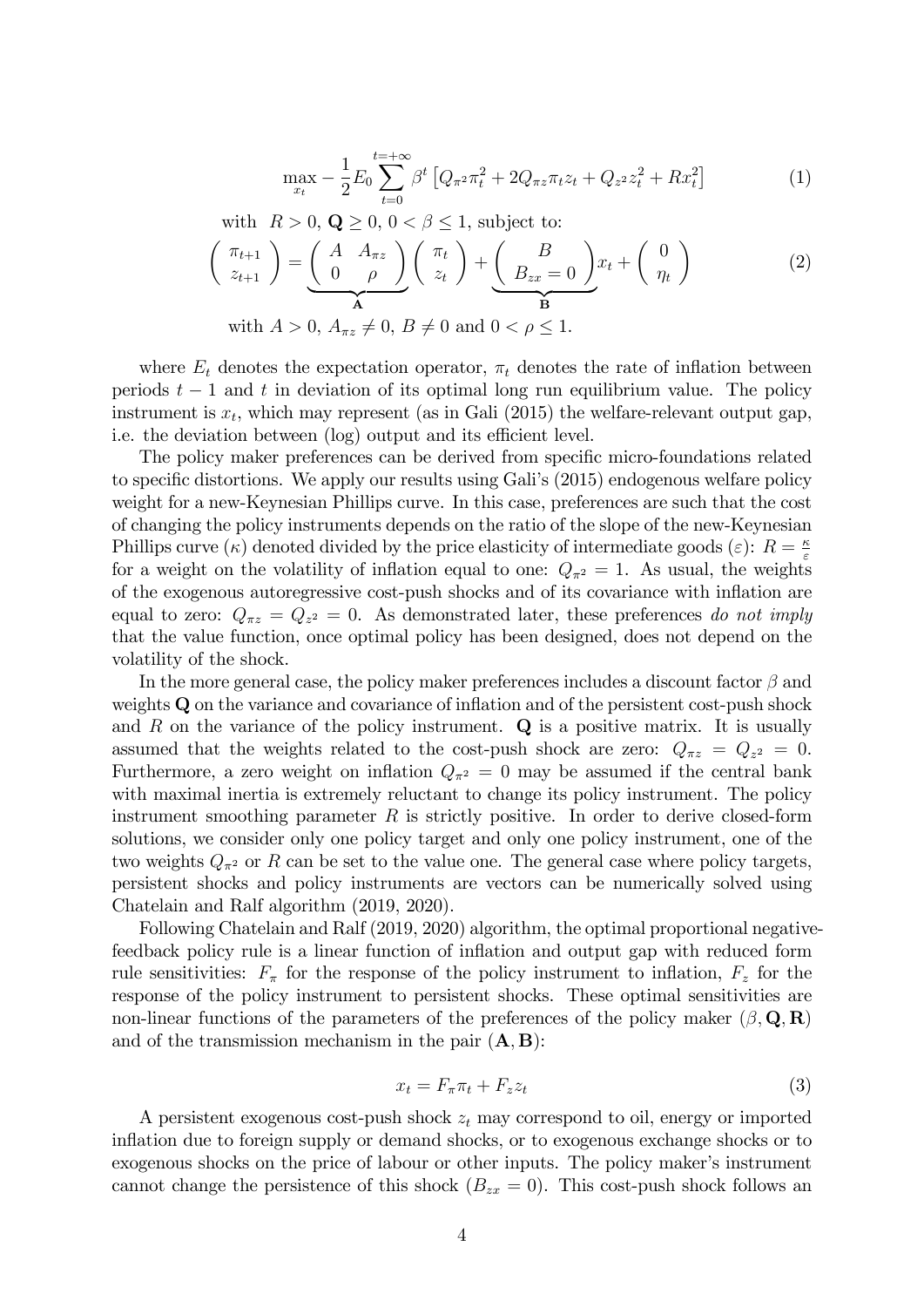autoregressive process of order one  $(AR(1))$  with identically and independently normally distributed white noise disturbances  $\eta_t$  of variance  $\sigma_{\eta}^2$ , with an autocorrelation coefficient  $0 < \rho \leq 1$ . The full dynamic system of inflation and of the cost-push shock is of order two.

Monetary policy, by construction, alters the dynamics of inflation using a negativefeedback mechanism. This is displayed clearly in our framework: in equilibrium, the evolution of inflation is governed by the new-Keynesian Phillips curve (2) after substituting in the negative-feedback policy function, Equation (3). Upon performing this substitution, we find the closed-loop equation  $(4)$ :

$$
\pi_{t+1} = (A + BF_{\pi}) \pi_t + (A_{\pi z} + BF_z) z_t \tag{4}
$$

We define post-policy "intrinsic" inflation persistence as  $\lambda = A + BF_{\pi}$ . We define "post-policy sensitivity to the cost-push shock" as  $\delta = A_{\pi z} + BF_z$ . As a point broader than our paper, this result is important to remember when interpreting reduced-form parameters estimates of the pair  $(\lambda, \delta)$  of accelerationist, new-Keynesian Phillips curves or inflation equation including a cost-push shock variable, such as oil price. These reducedform estimates face the Lucas (1976) critique (Chatelain and Ralf (2020b)).

We determine analytically the closed-form sensitivity  $F_z(\rho)$  of the policy instrument to the persistence  $\rho$  of the cost-push shock. Using comparative statics, we demonstrate that it increases with the persistence of the cost-push shock  $0 < \rho \leq 1$ .

In a second step, the cost push shock is the sum of several components ordered by their persistence up to a unit root. Their persistence is measured by auto-correlation parameters, for a diagonal vector auto-regressive matrix of order one:

$$
z_t = \sum_{t=1}^{t=T} z_{i,t}, \text{ with } 0 < \rho_1 < \dots < \rho_T \le 1 \tag{5}
$$

There is a larger response of the policy instrument to the more persistent component of the cost push shock, with rule parameters following the same order than the persistence parameters:

$$
x_{t} = F_{\pi}\pi_{t} + \sum_{t=1}^{t=T} F_{z}(\rho_{i}) \, z_{i,t} \text{ with } F_{z}(\rho_{1}) < \ldots < F_{z}(\rho_{T}) \tag{6}
$$

For a non-diagonal vector auto-regressive matrix of the cost-push shocks components, the components of the policy rule  $F_z(\rho_i)$  can be numerically obtained adapting the SCILAB code in the appendix to the dimension of this matrix. This code is based on Chatelain and Ralf (2019) algorithm.

Because of Simon (1956) certainty-equivalence result for linear quadratic dynamic optimization, the optimal response of the policy instrument is not sensitive to the magnitude of transitory shocks  $\eta_{i,t}$  measured by its standard error  $\sigma_{\eta_i}^2$ . Each of the components  $z_{i,t}$  may have distinct standard errors of their transitory shocks  $\sigma_{\eta_i}^2$  without changing the sensitivity of the policy instrument to each component  $F_z(\rho_i)$ . Simon (1956) is a first result of persistence-dependent optimal policy rule, because it states as the policy maker should not respond to transitory shocks but only to persistent shocks.

Our results do not depend on specific relations between the parameters  $(\beta, A, A_{\pi z}, B)$ of the policy transmission mechanism. They hold for backward-looking models assuming inflation is predetermined or for Ramsey optimal policy where inflation is nonpredetermined (jump) variable and optimally anchored at its initial date by the policy maker setting an initial optimal value of its policy instrument (Gali (2015), Sorger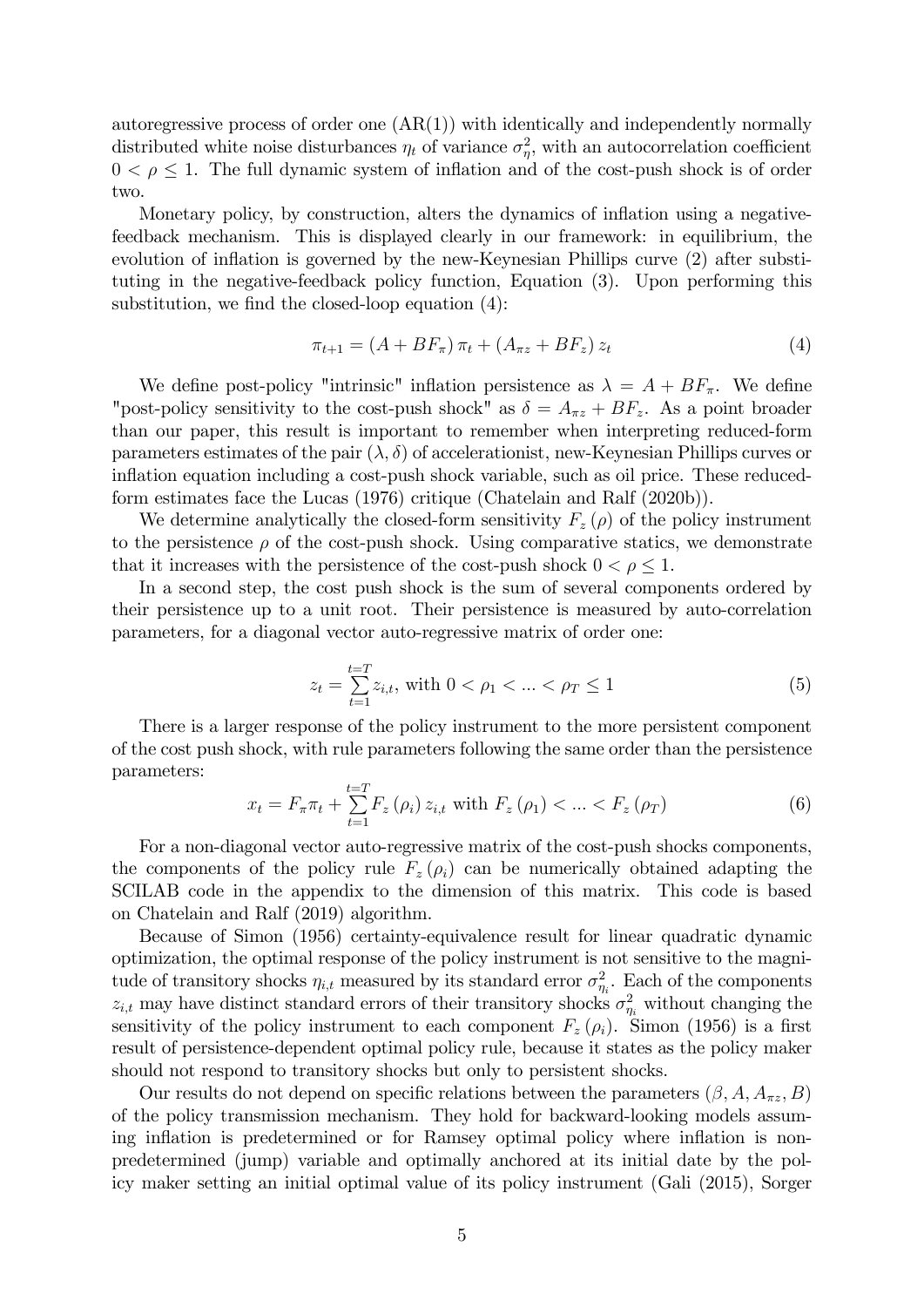$(2015)$ .

The persistence-dependent results can be extended to multiple policy targets, multiple persistent shocks and multiple policy instruments using Chatelain and Ralf (2019, 2020) algorithm. In this case, only numerical values are available. Closed form solutions can only be found for models of order two with single policy target, single persistent shock and single policy instrument.

To illustrate the usefulness of our framework, we apply our results to Galiís (2015) new-Keynesian Phillips curve (NKPC) transmission mechanism:

$$
\pi_t = \kappa x_t + \beta E_t \pi_{t+1} + z_t \iff E_t \pi_{t+1} = \frac{1}{\beta} \pi_t - \frac{\kappa}{\beta} x_t - \frac{1}{\beta} z_t,\tag{7}
$$

with parameters given in table 1:

Table 1: New-Keynesian Phillips curves parameters and welfare preferences,  $\beta = 0.99$ ,  $\kappa = 0.1275$ ,  $\varepsilon = 6$ .

| Parameters         |      |              | $4\mathbf{1}\pi z$ | $\propto \pi$ | $\propto \pi z$ | $\alpha z^2$ | ∸€      |  |
|--------------------|------|--------------|--------------------|---------------|-----------------|--------------|---------|--|
| VKP                |      | $\kappa$     |                    |               |                 |              | к       |  |
| 111<br>Jalibration | 0.99 | .275<br>1.99 | 0.99               |               |                 |              | 2.120/0 |  |

Gali's (2015) example has a large sensitivity (close to one in absolute value) between inflation and cost-push shock:  $A_{\pi z} = \frac{-1}{\beta} = \frac{-1}{0.99}$ . One percent change of cost-push shock leads to one percent change of inflation  $(A_{\pi z} = -\frac{1}{\beta} = -1.01)$ . Gali's (2015) calibration uses welfare computation for the weight on the variance of the policy instrument that is extremely small  $(R/Q_{\pi^2} = 2\%)$ . This implies a policymaker who is nearly a strict inflation targeter, with little concern about the volatility of the output gap. As we will see, these parameters imply very large absolute magnitudes of the optimal policy parameters consistent to an allowed large variance of the policy instrument.

The results of optimal policy are summarized in the following propositions. Proofs are in the appendix.

**Proposition 1** Optimal "intrinsic" inflation persistence is controllable by the policy maker and equal to  $\lambda = A + BF_{\pi}$ . The optimal response  $F_{\pi}$  of the policy instrument to policy target does not depend on the exogenous persistence  $(\rho)$  of cost-push shock nor on the sensitivity of inflation to these cost-push variables  $(A_{\pi z})$ :

$$
0 < \lambda = \frac{1}{2} \left( A + \frac{1}{\beta A} + \frac{Q_{\pi^2}}{R} \frac{B^2}{A} - \sqrt{\left( A + \frac{1}{\beta A} + \frac{Q_{\pi^2}}{R} \frac{B^2}{A} \right)^2 - \frac{4}{\beta}} \right)
$$
(8)  
 
$$
0 < \lambda \le \min \left( A, \frac{1}{\beta A} \right) \text{ upper bound obtained for } Q_{\pi^2} = 0
$$
  

$$
F_{\pi} = \frac{\lambda - A}{B} \text{ and } BF_{\pi} < 0 \text{ so that } \lambda = A + BF \le A.
$$

**Example 1** For Gali's (2015) calibration, because the welfare weight on the variance of the policy instrument in the loss function is implausibly low  $(R/Q_{\pi^2} = 2\%)$ , this implies a very low "intrinsic" persistence of inflation  $(\lambda = 0.429)$  due to an implausibly large negative-feedback response of the policy instrument  $(F_{\pi} = 4.51)$  to deviations of inflation from its long run target.

Using the Gali (2015) calibration (aside from  $\rho$ ), Figure 1 illustrates some of the findings in Propositions  $2 - 6$ . We compare optimal policy to a policy function which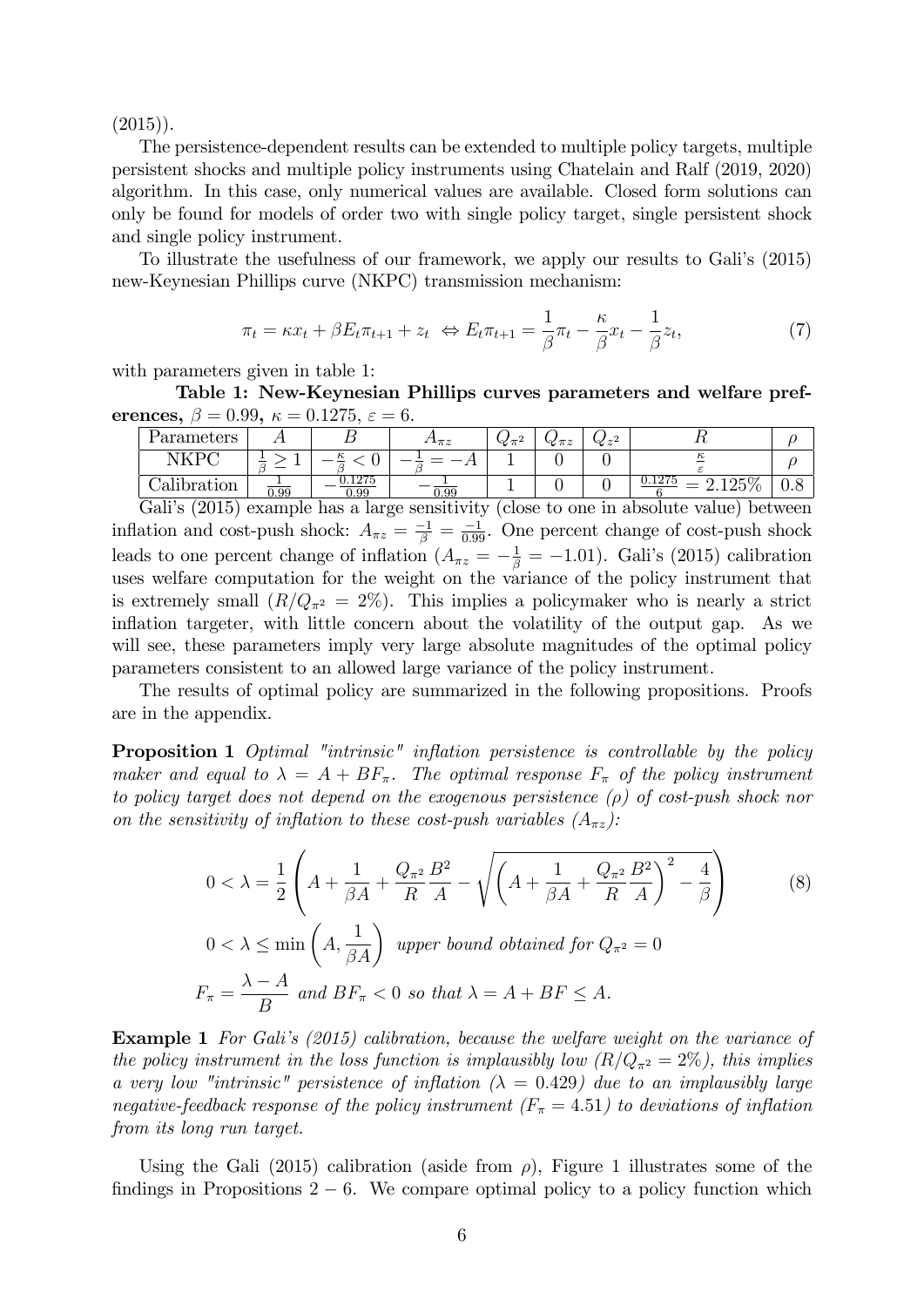does not react to cost-push shocks  $(F_z = 0)$ . Figures 1a-1d highlights the dependence on the persistence of shocks ( $\rho$ ) of the response of the policy instrument  $F_z$  to persistent shocks (Figure 1b), of the resulting sensitivity of the policy target to the cost-push shock  $\delta = A_{\pi z} + BF_z$  (Figure 1a), of the initial jump of non-predetermined inflation  $\pi_0$  (Figure 1c) and of welfare W (Figure 1d). Welfare is a particular case of Chatelain and Ralf (2020).



Figure 1: Key parameters functions of cost-push shock persistence: continuous line  $0 < \rho \leq 1$ , dash line  $F_z = 0$ .

While the optimal  $F_{\pi}$  does not depend upon the persistence of the cost-push shock process, the optimal  $F_z$ , the response to the cost-push shock itself, does depend on the persistence  $\rho$  of the shock process. Optimal policy weighs against the cost-push shock so as to diminish its impact. As the shock process becomes more persistent, the policy parameter weighs against it more intensely, so that sensitivity  $(\delta)$  is decreasing in this persistence  $\rho$ .

**Proposition 2** The absolute value of the sensitivity of the policy target to the cost-push shock after policy rule response is below the absolute value of the sensitivity before policy intervention  $|A_{\pi z} + BF_z| < |A_{\pi z}|$ . It is a non-linear decreasing function of the persistence of the of the cost-push shock measured by  $\rho$ . It is an affine function of the sensitivity  $A_{\pi z}$ of the policy target to the persistent shock when the policy instrument does not respond to cost-push shock. We denote  $\delta = A_{\pi z} + BF_z$ 

$$
\delta = A_{\pi z} + B F_z = \frac{\lambda}{A} \frac{1}{1 - \lambda \beta \rho} \left( A_{\pi z} \left( 1 - A \beta \rho \right) - Q_{\pi z} \frac{\beta B^2}{R} \rho \right)
$$

One has:

$$
|A_{\pi z} + BF_z| < |A_{\pi z}| \ \text{ because } \frac{BF_{\pi}}{A} = \frac{\lambda - A}{A} < 0
$$

When cost-push shock tends to zero persistence, the sensitivity tends a lower sensitivity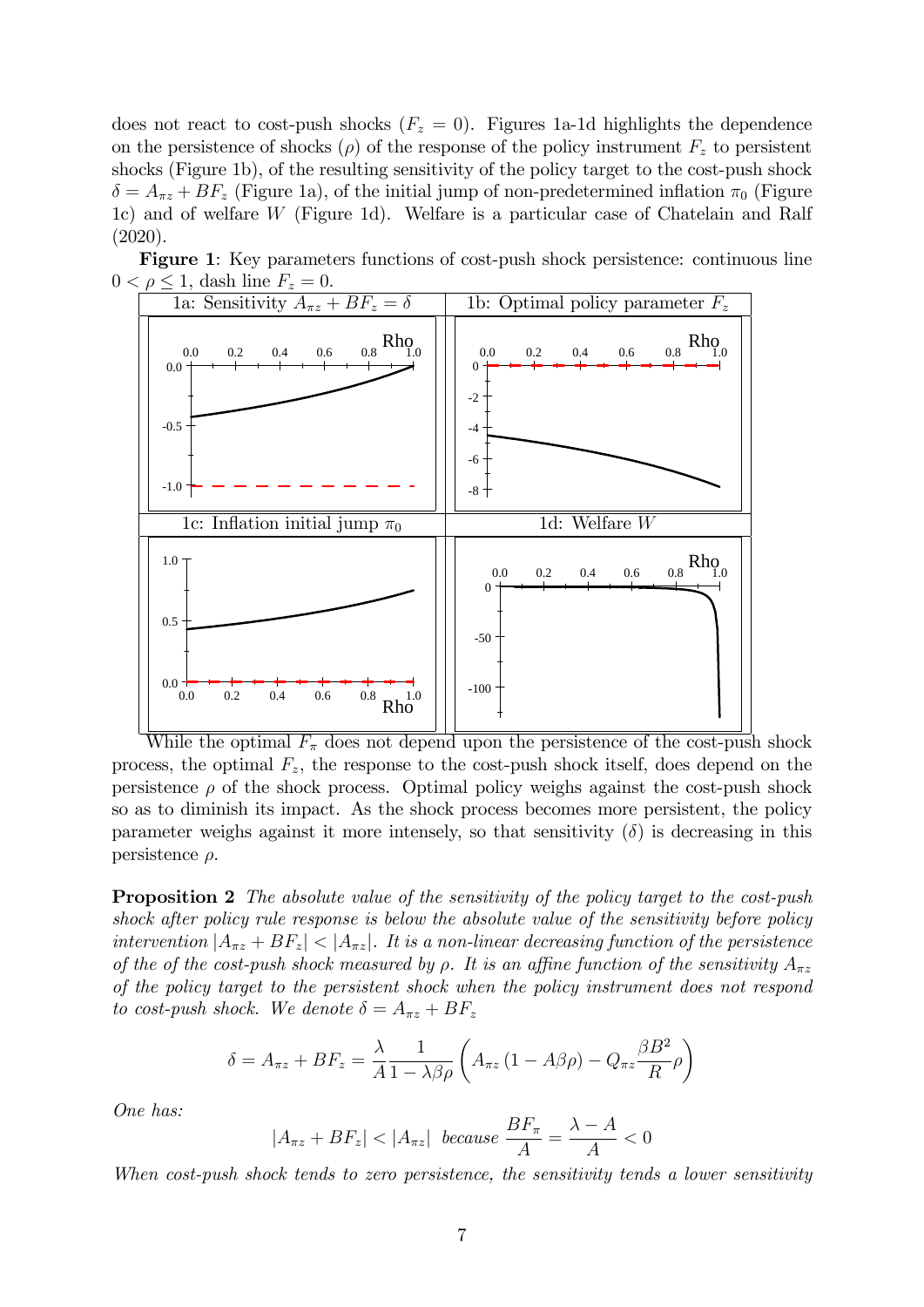than the one obtained for  $F_z = 0$ .

$$
\lim_{\rho \to 0} |A_{\pi z} + BF_z(\rho)| = \left| A_{\pi z} \frac{\lambda}{A} \right| \le |A_{\pi z}|
$$

When cost-push shock persistence tends to a unit root, the absolute value of the sensitivity of the policy instrument to the cost-push shock reaches its lowest value:

$$
\lim_{\rho \to 1} (A_{\pi z} + BF_z) = \frac{\lambda}{A} \frac{1}{1 - \beta \lambda} \left( A_{\pi z} (1 - A\beta) - Q_{\pi z} \frac{\beta B^2}{R} \right)
$$

Because  $\lambda \neq 0$  and  $\beta \neq 0$ , this lowest value is equal to zero for  $A = 1/\beta$  (which is a property of the new-Keynesian Phillips curve) and for a zero weight on the covariance of inflation and cost push shock  $Q_{\pi z} = 0$  in the loss function.

**Example 2** As seen in figure 1, for Gali (2015) preference  $Q_{\pi z} = 0$ ,  $A = 1/\beta$  and persistence  $\rho = 0.8$  of the cost-push shock, because the welfare weight on the variance of the policy instrument in the loss function is extremely low  $(2\%)$ , the large response of the policy instrument to the cost-push shock implies that the sensitivity of the inflation to the cost push shock is 13% of what it would have been if the policy instrument would not have responded to the persistent cost-push shock  $(F_z = 0)$ :

$$
A_{\pi z} + BF_z = \frac{-\lambda (1 - \rho)}{1 - \beta \lambda \rho} = \frac{-0.4291604 \cdot (1 - \rho)}{1 - 0.4291604 \cdot 0.99 \cdot \rho} = -0.13
$$
  

$$
\lim_{\rho \to 1} (A_{\pi z} + BF_z) = 0 \text{ because } A = \frac{1}{\beta} \text{ and } Q_{\pi z} = 0.
$$
  

$$
\lim_{\rho \to 0} |A_{\pi z} + BF_z| = |-\lambda| = 0.429 < \left| -\frac{1}{\beta} \right| = 1.01
$$

**Proposition 3** Inflation overall persistence and impulse response function firstly depends on its "intrinsic" persistence (controllable root  $\lambda = A + BF_{\pi}$ ) and secondly depends on the non-controllable persistence  $\rho$  of the cost push shock, which is itself attenuated by the policy instrument response  $F_z$  to the cost-push shock decreasing the sensitivity of inflation to the cost-push shock  $A_{\pi z} + BF_z$ .

$$
E_t \pi_t \left( A_{\pi z}, \rho \right) = \lambda^t \pi_0 + \frac{\rho^t - \lambda^t}{\rho - \lambda} \delta z_0 \text{ if } \rho \neq \lambda
$$

The initial value  $z_0$  is equal to the initial value of the disturbance of the shock  $z_0 = \eta_0$ . Under the condition  $A = \frac{1}{\beta}$  $\frac{1}{\beta}$ , if the cost-push shock autocorrelation tends to one, the order of the dynamics of the policy target is reduced to one (single eigenvalue  $\lambda$ ):

$$
\lim_{\rho \to 1} E_t \pi_t = \lambda^t \pi_0 \text{ if } A = \frac{1}{\beta} \text{ and } Q_{\pi z} = 0 \text{ so that } \delta \to 0
$$

**Example 3** For Gali's  $(2015)$  calibration, the impulse response function of inflation is lower when the policy rule responds to the cost-push shock  $(F_z^* \neq 0)$  than when the policy rule does not respond to the cost-push shock  $(F_z = 0)$ . This is because the sensitivity of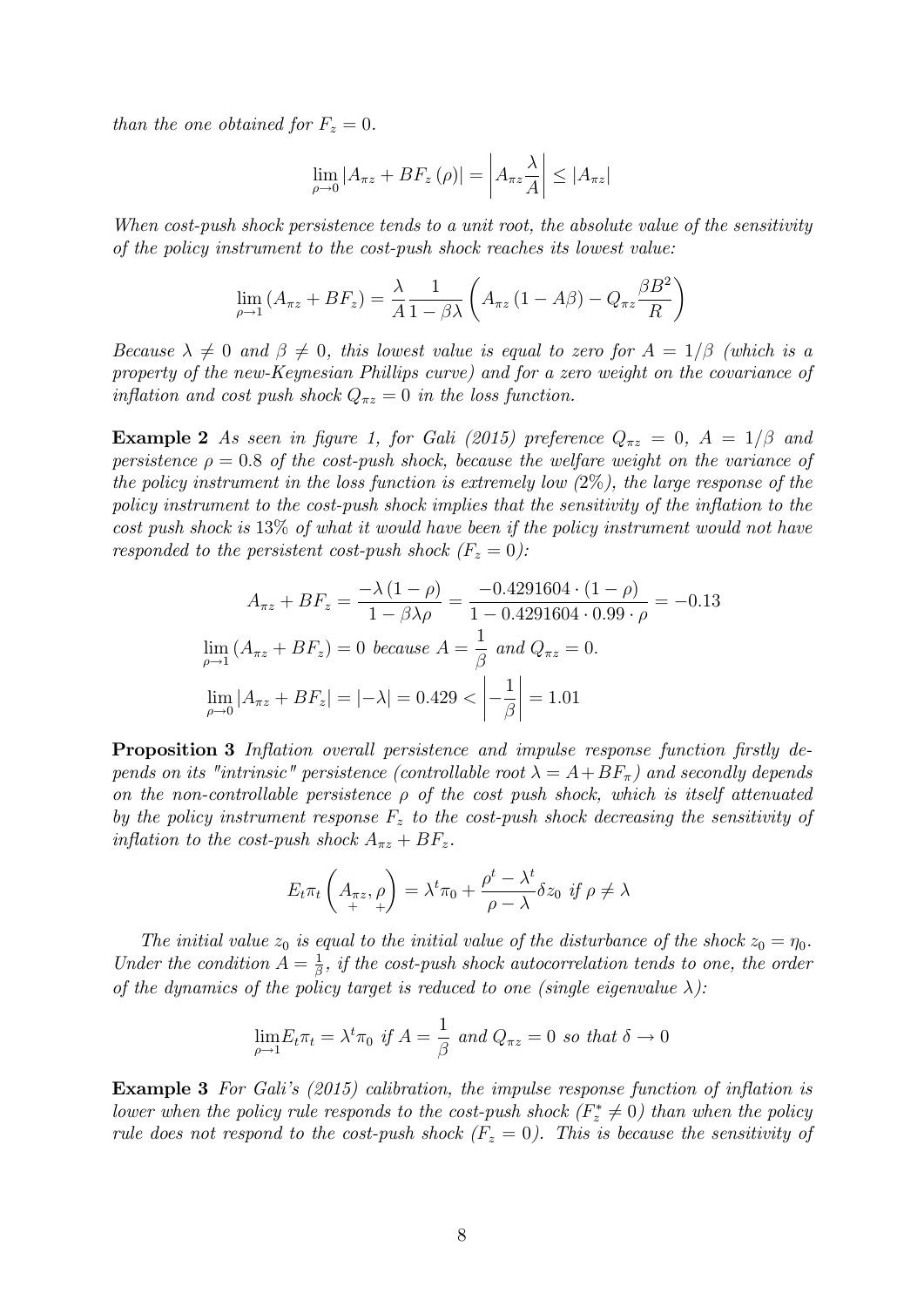inflation to cost push shock is  $13\%$  of  $-\frac{1}{\beta} = -1.01$ :

$$
E_t \pi_t = 0.429^t \pi_0 + \frac{0.8^t - 0.429^t}{0.8 - 0.429} (-0.13) z_0
$$
  

$$
\lim_{\rho \to 1} E_t \pi_t = 0.429^t \pi_0
$$

In the limit case of unit root persistence for the cost push shock ( $\rho \rightarrow 1$ ) such as a trend in oil price, the sensitivity of inflation to the cost push shock  $(A_{\pi z} + BF_z)$  tends to zero, so that inflation is an order one process (with single root  $\lambda$ ) instead of an order two process depending on two roots  $(\lambda \text{ and } \rho \text{ of the cost-push shock}).$ 

Figures 2 show impulse response functions for inflation, for its policy instrument and for the cost-push shock for 12 quarters following a cost-push shock of one unit at the initial data. For figure 2a, persistence is a quasi-unit root  $\rho = 0.99$  for the cost-push shock. Such a persistent shock may be related to a exogenous trend that can be imported to home inflation. Inflation is nearly back to equilibrium in four quarters. Afterwards, the policy instrument is proportional to the shock  $x_t = F_{\pi}0 + F_z (0.99) z_t$ . It remains for a long time at a high level because  $z_t$  remains large. The proportion  $F_z(0.99) = -7.79$ is constant and large in order to decrease to near-zero the dependence of inflation on the highly persistent cost-push shock. Such a large value is obtained because the weight on the volatility of the policy instrument is extremely low in Gali (2015) calibration.

For figure 2b, persistence is  $\rho = 0.8$ . The impulse response functions are exactly the ones presented in Gali (2015), chapter 5. Ináation impulse response is nearly the same than for  $\rho = 0.99$ . Inflation is nearly back to equilibrium in four quarters. As in figure 2a, Inflation is nearly back to equilibrium in four quarters. Afterwards, the policy instrument is proportional to the shock  $x_t = F_{\pi}0 + F_z(0.8) z_t$ . Its absolute magnitude decreases much faster in figure 2a because  $z_t$  decreases much faster towards equilibrium. The proportion  $F_z(0.8) = -6.86$  is constant and large but lower than  $F_z(0.99)$ . It decreases the dependence of ináation on the highly persistent cost-push shock. This large value for  $F<sub>z</sub>$  is obtained because the weight on the volatility of the policy instrument in the quadratic loss function is extremely low in Gali (2015) calibration.

INSERT FIGURE 2a AND 2b HERE

Proposition 4 establishes that the magnitude of  $F_z$ , the policy response to the costpush shock, increases with the persistence  $\rho$ . It also establishes the (stringent) conditions under which optimal policy does not respond to the cost-push shock. In particular, there is no response to the cost-push shock only if the persistence of the cost-push shock is zero, or, if this persistence is strictly positive, only if the policy maker does not weight the volatility of the policy target in the loss function  $(Q_{\pi} = 0)$  and if the inflation without policy intervention is stationary  $(A < 1)$ .

**Proposition 4** The policy instrument has a persistence-dependent rule parameter  $F_z$ increasing in absolute value with the persistence  $\rho$  of the cost-push shock. It increases in absolute value with the sensitivity  $A_{\pi z}$  of the policy target to the cost-push shock:

$$
F_z \left(A_{\pi z}, \rho \right) = \frac{\delta - A_{\pi z}}{B} = F_z = \frac{A_{\pi z}}{A} \frac{1}{1 - \beta \lambda \rho} \frac{\lambda - A}{B} - \frac{Q_{\pi z}}{A} \frac{B}{R} \frac{\beta \lambda \rho}{1 - \beta \lambda \rho}
$$

The limit of the function  $F_z(\rho)$  is not necessarily zero if persistence tends to zero, although when  $\rho = 0$ , the policy rule does not respond to transitory shocks:  $F_z = 0$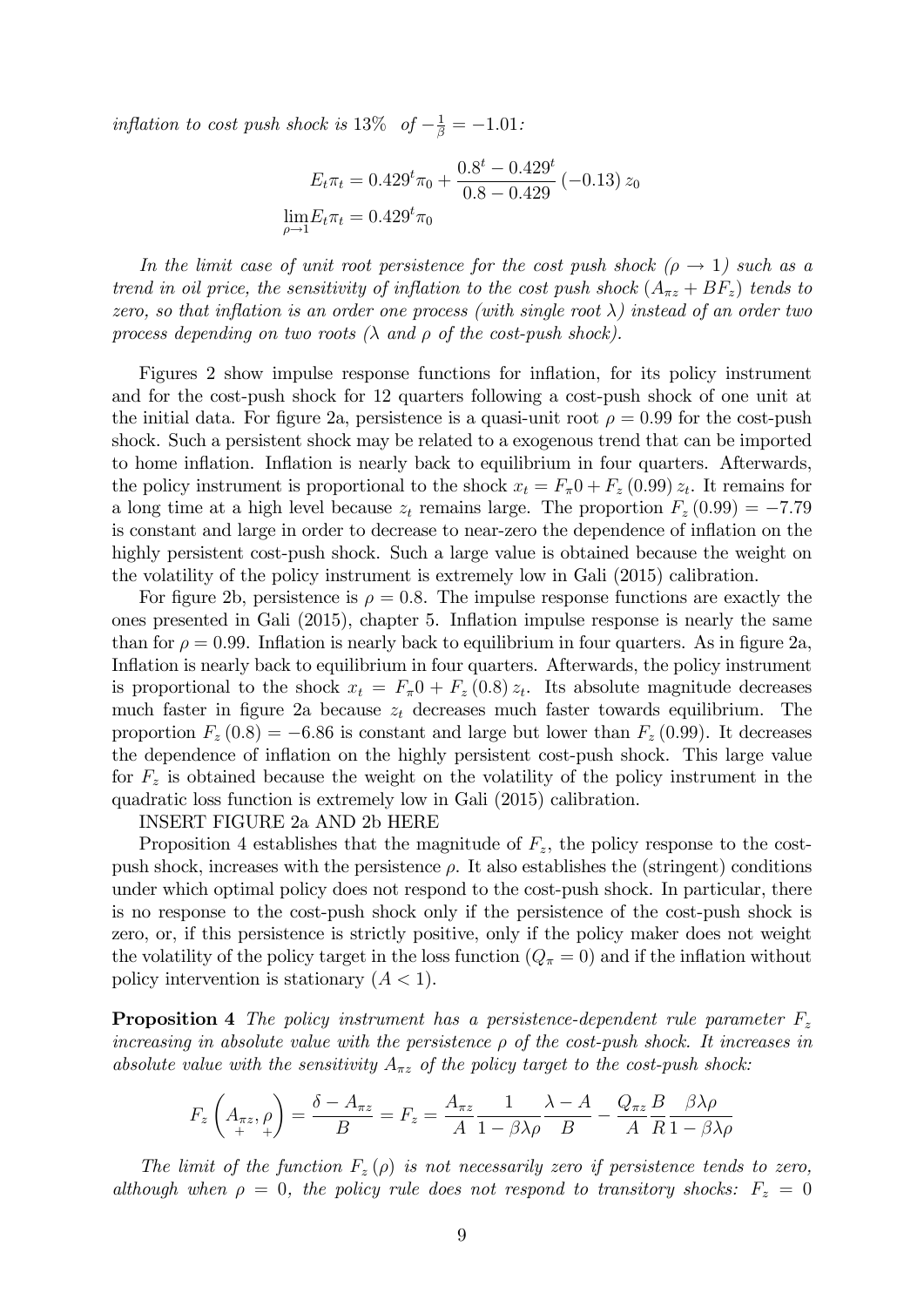(Simon (1956)):

$$
\lim_{\rho \to 0} |F_z(\rho)| = \left| \frac{A_{\pi z}}{A} \frac{\lambda - A}{B} \right| > 0 = F_z \text{ if } \rho = 0, \text{ otherwise:}
$$
  

$$
\lim_{\rho \to 0} |F_z(\rho)| = 0 \text{ if } \rho > 0, \lambda = A < 1 \text{ and if } Q_{\pi^2} = 0
$$

The lack of response of the policy instrument when the persistence of the shock tends to zero is obtained only in an irrelevant case where welfare and the policy maker do not weight the volatility of the policy target in the loss function  $Q_{\pi^2} = 0$  and if inflation is stationary for a fixed setting of the policy instrument at its long run equilibrium value  $(\lambda = A < 1).$ 

**Example 4** As seen in figure 1, for Gali (2015) persistence  $\rho = 0.8$  of the cost-push shock, because the welfare weight on the variance of the policy instrument in the loss function is extremely low  $(2\%)$ , this allows large variations of the policy instrument with a large response of the policy instrument to the cost-push shock  $(-6.86)$ :

$$
F_z = \frac{1}{\kappa} \left( -\frac{1 - \beta \lambda}{1 - \beta \lambda \rho} \right) = \frac{1}{0.1275} \left( -\frac{1 - 0.4291604 \cdot 0.99}{1 - 0.4291604 \cdot 0.99 \cdot \rho} \right) = -6.86
$$
  

$$
\lim_{\rho \to 0} |F_z(\rho)| = |F_\pi| = 4.52 > |F_z(\rho = 0)| = 0 \text{ and } \lim_{\rho \to 1} |F_z(\rho)| = 7.84
$$

**Proposition 5** If inflation  $\pi_0$  is non-predetermined, in Ramsey optimal policy, it is optimally anchored on the policy instrument which is itself anchored on the predetermined cost-push shock. The Örst order conditions sets the marginal value of the loss function with respect to inflation at the initial date (itself equal to it costate variable, the Lagrange multiplier  $\mu_0$ ) equal to zero. Initial inflation  $\pi_0$  increases with cost push shock persistence  $\rho$ .

$$
\frac{\partial L}{\partial \pi_0} = \mu_0 = 2 \left( P_{\pi^2} \pi_0 + P_z z_0 \right) = 0 \Rightarrow \pi_0 = -P_{\pi^2}^{-1} P_{\pi z} \cdot z_0
$$

$$
\pi_0 \left( A_{\pi z}, \rho \right) = \frac{-1}{1 - \beta \rho \lambda} \left( A_{\pi z} \beta \lambda + \frac{Q_{\pi z}}{Q_{\pi^2}} \left( 1 - \beta \lambda A \right) \right)
$$

$$
\lim_{\rho \to 0} \pi_0 = -A_{\pi z} \beta \lambda - \frac{Q_{\pi z}}{Q_{\pi^2}} \left( 1 - \beta \lambda A \right)
$$

**Example 5** As seen in figure 3, with Gali's (2015) calibration ( $\rho = 0.8$ ):

$$
\pi_0 = \frac{\lambda}{1 - \lambda \beta \rho} = \frac{0.4291604}{1 - 0.4291604 \cdot 0.99 \cdot \rho} = 0.64
$$

$$
\lim_{\rho \to 0} \pi_0 = \lambda = 0.42274, \lim_{\rho \to 1} \pi_0 = \frac{\lambda}{1 - \beta \lambda} = 0.73
$$

Proposition 6 Welfare: Even if households and/or Central Bank preferences set a zero weight on the covariance between inflation and cost-push shock  $(Q_{\pi z} = 0)$  and the variance of cost-push shock  $(Q_{zz} = 0)$ , the variance of the policy instrument depends on this variance. Therefore, the optimal value of welfare depends on the covariance of inflation and of the cost-push shock  $(P_{\pi z} \neq 0)$  and of the variance of the cost-push shock  $(P_{zz} \neq 0)$ . Both weights  $(P_{\pi z}, P_{zz})$  increases with the persistence of the cost-push shock  $\rho$  and with the sensitivity of inflation to cost-push shock  $A_{\pi z}$ . Overall welfare (the opposite of the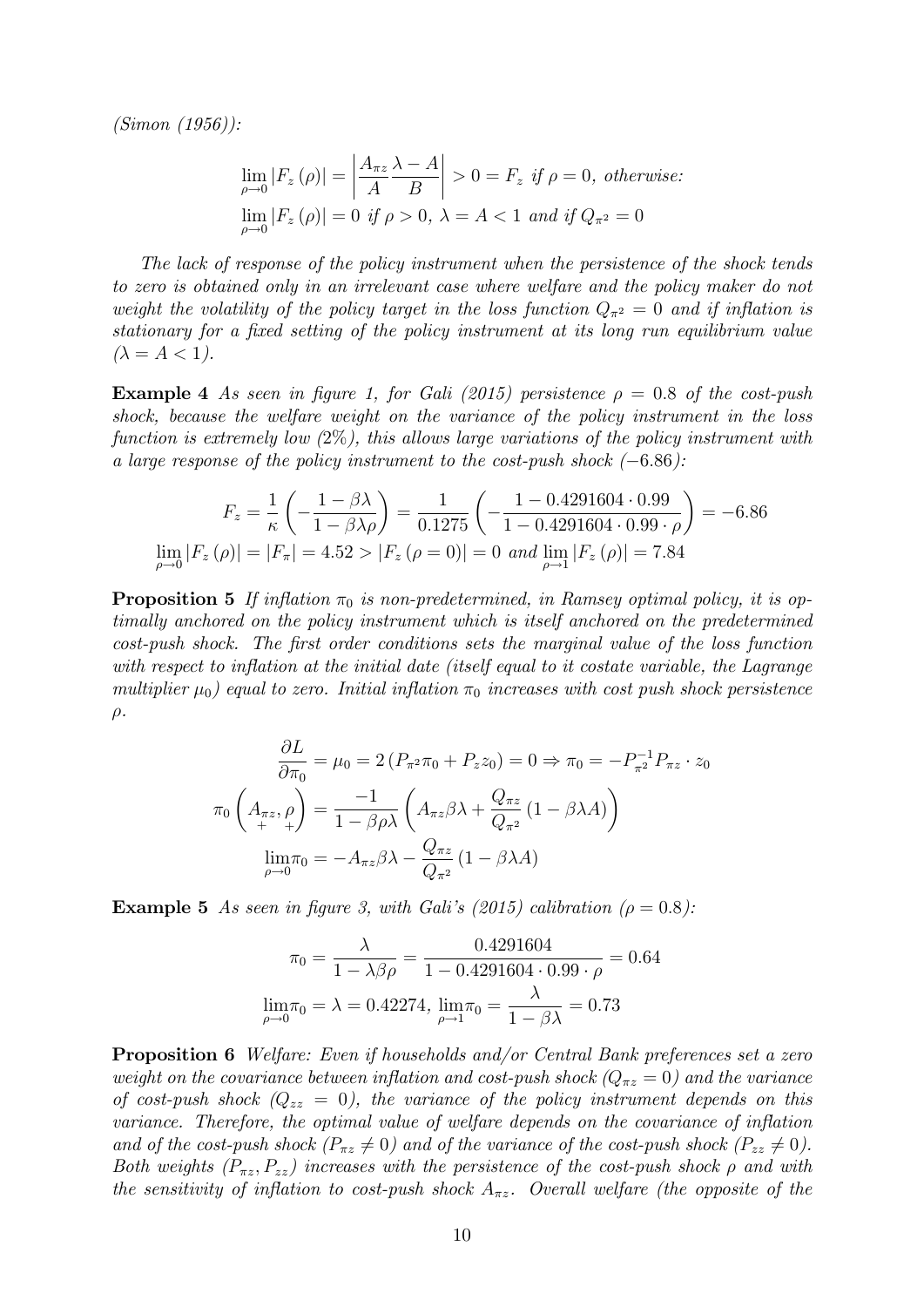optimal value of the loss function) decreases in a non-linear fashion with the persistence of cost push shock  $\rho$  and with the sensitivity of inflation to cost-push shock  $A_{\pi z}$  with no response of the policy instrument to the cost-push shock. Welfare can be computed for a given initial predetermined inflation  $\pi_0$  as follows. For non-predetermined inflation, we take into account the optimal initial anchor of inflation for the welfare of Ramsey optimal policy, using  $\pi_0 = -P_{\pi^2}^{-1} P_{\pi z} z_0$ :

$$
W\left(A_{\pi z}, \rho\right) = -\left(\begin{array}{cc} -\frac{P_{\pi z}}{P_{\pi 2}}z_0 & z_0 \end{array}\right) \left(\begin{array}{cc} P_{\pi 2} & P_{\pi z} \\ P_{\pi z} & P_{z^2} \end{array}\right) \left(\begin{array}{c} -\frac{P_{\pi z}}{P_{\pi 2}}z_0 \\ z_0 \end{array}\right) = -\left(P_{z^2} - \frac{P_{\pi z}^2}{P_{\pi 2}}\right)z_0^2 > 0
$$

**Example 6** For welfare dependence on the persistence of the cost-push shock, with Gali's (2015) calibration with  $\rho = 0.8$  (figure 4):

$$
\frac{W}{z_0^2} = \frac{-\lambda}{(1 - \beta\lambda\rho)^2 (1 - \beta\rho^2)} = \frac{-0.4291604}{(1 - 0.99 \cdot 0.4291604 \cdot \rho)^2} \frac{1}{1 - 0.99 \cdot \rho^2} = -2.688
$$
  

$$
\lim_{\rho \to 0} \frac{W}{z_0^2} = -\lambda = -0.429, \lim_{\rho \to 1} \frac{W}{z_0^2} = \frac{-\lambda}{(1 - \beta\lambda)^2 (1 - \beta)} = -130
$$

We conclude with a numerical example where the cost-push includes three  $AR(1)$  components with low, medium and high persistence, along with three distinct non-correlated random disturbances  $\eta_i$  with  $i = 1, 2, 3$ .

$$
z_t = \sum_{t=1}^{t=3} z_{i,t}, \text{ with } \rho_1 = 0.4, \rho_2 = 0.8, \rho_3 = 0.99. \tag{9}
$$

These autocorrelation coefficient on a quarterly basis leads to  $\rho_1^4 = 0.4^4 < 0.03\%$  of the initial value of the shock after one year,  $\rho_2^4 = 0.8^{16} < 0.03\%$  of the initial value of the shock after four years and the last component is persistent for more than four years. These degrees of persistence are roughly in line with Ashley *et al.* (2020) three components. We still use Gali  $(2015)$  calibration, set aside for the autocorrelation coefficient. Using Scilab code in the appendix, we find:

**Example 7** For three components of low, medium and high persistence  $\rho_1 = 0.4$ ,  $\rho_2 =$ 0.8,  $\rho_3 = 0.99$  in the cost-push shock, the optimal policy is given by:

$$
x_t = 4.51\pi_t - 5.43z_1 - 6.86z_2 - 7.79z_3
$$

## 3 A novel interpretation of the persistence of Fed funds rate and US inflation

In what follows, we replace the letter of the policy instrument  $x_t$  (the output gap used in Gali (2015)) by the usual one for the funds rate  $i_t$ .

When estimating Taylor rules where interest rate responds to output gap and inflation using quarterly US data since 1982 to 2007, one always find that including two lags of the Fed funds rate increases the  $R^2$  by at least 25% and eliminates the auto-correlation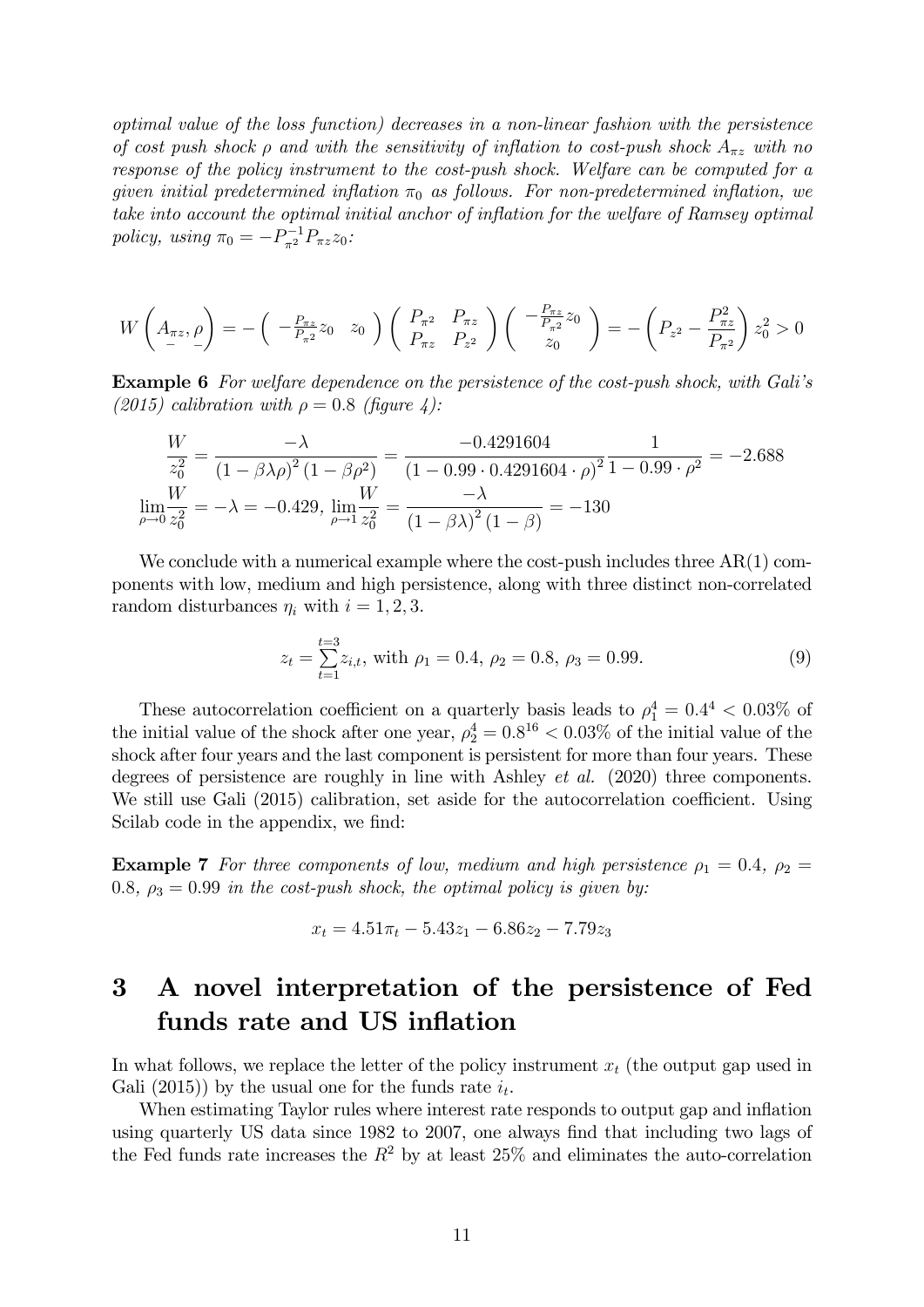of the residuals. Ashley et al. (2020) estimates of lags are reported:

(I): 
$$
i_t = \beta_1 i_{t-1} + \beta_2 i_{t-2} + F_{\pi} \pi_t + F_x x_t
$$
 with  
\n $\hat{\beta}_1 = \rho_1 + \rho_2 = 1.43$  and  $\hat{\beta}_2 = \rho_1 \rho_2 = -0.51$ 

The two roots related to the lags are  $\rho_1 = 0.68$  and  $\rho_2 = 0.75$ . Perhaps, the lagged dependent variables terms may capture the effects of several omitted persistent variables relevant to policy makers, such as oil or energy prices, housing prices, assets prices, exchange rate fluctuations, world demand of goods....

When estimated with Bayesian methods in multiple equations systems of dynamic stochastic equilibrium models, researchers often Önd one lag of the interest rate in the Taylor rule and an auto-regressive monetary policy shock, which sometimes close to a unit root.

(II): 
$$
\begin{cases} i_t = \rho_2 i_{t-1} + F_{\pi} \pi_t + F_x x_t + F_{z_1} z_{1,t} \\ z_{1,t} = \rho_1 z_{1,t-1} + \eta_{1,t} \end{cases}
$$

A third specification proposed in this paper is that the policy instrument responds to two unobserved persistent shocks which have an effect on the policy targets:

(III): 
$$
\begin{cases} i_t = F_{\pi} \pi_t + F_x x_t + F_{z_1} z_{1,t} + F_{z_2} z_{2,t} \\ z_{1,t} = \rho_1 z_{1,t-1} + \eta_{1,t} \\ z_{2,t} = \rho_2 z_{2,t-1} + \eta_{2,t} \end{cases}
$$

These three specifications are observationally equivalent while being "*ontologically*" different (Chatelain and Ralf  $(2018)$ ). Because of observational equivalence, it is impossible to decide which specification is to be preferred, unless one finds an additional criterion for interpreting each of these equations as a plausible outcome. In what follows, our criterion is to check whether the proposed "*ontological interpretations*" of the specifications  $(I)$ ,  $(II)$  or  $(III)$  fits with a linear quadratic optimal and rational behavior of the policy maker related to an optimal program with equations (1) and (2).

For specification  $(I)$ , it is sometimes erroneously claimed that these two lags of the policy instruments are a necessary outcome of linear quadratic optimization including a policy instrument (interest rate) smoothing term in the loss function  $R\beta^{t}i_{t}^{2}$  with  $R > 0$ . The interest rate is computed in deviation from its long run equilibrium value. But the benchmark solution of linear quadratic optimization is a proportional negative-feedback rule such as equation (3), which does not include a lag of the policy instrument. For a single policy target, if the cost push shock is not persistent  $(\rho = 0)$ , the optimal response is  $i_t = F_{\pi}(R) \pi_t$ . As known since the early sixties in control theory (Stengel (1994)), a larger weight R on the policy instrument in the quadratic loss function implies a lower response  $F_{\pi}(R)$ . This is sufficient to force a lower discounted volatility of the optimal path of the policy instrument in the loss function, weight by  $R: R \sum_{n=1}^{T}$  $t=0$  $\beta^t i_r^2$ . So it is not necessary to include a lag of the policy instrument for linear-quadratic optimization based on equations (1) and (2). To be exhaustive, if the loss function involves the square of the first and second differences of funds rate  $R\beta^t ((i_t - i_{t-1})^2 + (i_t - i_{t-2})^2)$ , it may be the case that two lags of the funds are optimal in the policy rule.

For specification  $(II)$ , the usual interpretation is that the  $AR(1)$  shock is a persistent monetary policy shock. The central banker is artificially creating a large persistence of its policy instrument, independently of the persistence of the shocks on the policy target.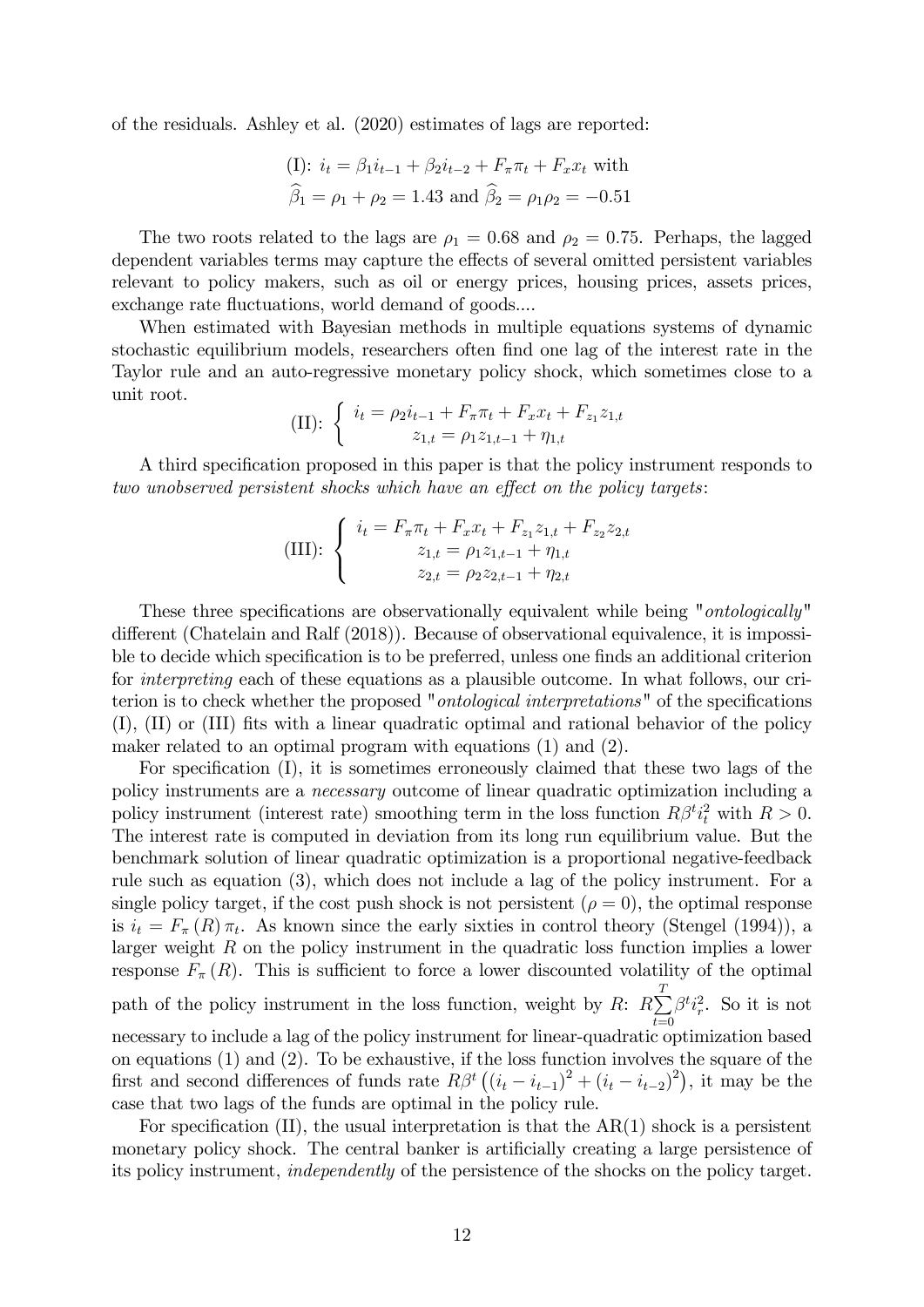This behavior artificially increases the discounted volatility of the policy instrument. It is a waste of resources which is sub-optimal as soon as the parameter  $R$  is strictly positive. From a rational central banker, this interpretation is only valid if he has a near-zero weight  $(R \approx 0)$  on the volatility of the policy instrument.

For specification (III), first one can check that taking into account the transmission mechanism, a policy rule responding to one unobserved autoregressive process can be written as a policy rule which does not respond to this process but includes a lag of the policy instrument (Chatelain and Ralf (2019)). This is actually the policy rule put forward by Gali (2015, chapter 5), which is shown to be observationally equivalent to the proportional rule (2) in Chatelain and Ralf (2019). If the policy instrument responds to two distinct unobserved autoregressive process, it is observationally equivalent to a policy rule where the policy instrument does not respond to these two unobserved autoregressive process but where it depends on two lags of the policy instrument (Chatelain and Ralf (2018)).

As demonstrated in this paper, an optimal policy rule always responds to autoregressive shocks in order to reduce the correlation of the policy target with the autoregressive shock. This point is not understood in the current DSGE literature, where an auto-regressive shock for the interest rate rule is interpreted as an autonomous autoregressive "monetary policy shock". This auto-regressive shock is never understood as a rational response to exogenous auto-regressive shocks included in the equations of policy targets in the transmission mechanism. It is an additional auto-regressive shock.

If these auto-regressive shocks are omitted variables, then their persistence fall into the lags of the dependent variable which is the policy instrument. For specification (III), the persistence of the policy instrument is explained by the joint linear-quadratic optimization with interest rate smoothing  $R\beta^{t}i_{t}^{2}$  AND the substitution of the response of the policy instrument to unobserved persistent shocks on policy targets by lags of the policy instrument.

Hence, the linear quadratic optimal behavior is a consistent interpretation of the specification  $(III)$ , which is observationally equivalent to specifications  $(I)$  and  $(II)$ .

As seen in the impulse response example, when a component of the cost-push shock is highly persistent, the policy instrument can remain highly persistent (one does not reject a unit root hypothesis) while one of the policy target is stationary and converging to its steady state (one does reject a unit root hypothesis). Often, one does not reject a unit root hypothesis with estimations (I) for the funds rate during the period 1982 to 2007. Fuhrer (2010) documented that various quarterly measure of US inflation turned to be stationary since 1982 up to 2007.

The linear quadratic optimal behavior facing highly persistent exogenous shocks is a consistent interpretation of having a policy instrument not stationary while the policy target is stationary. Other interpretations are possible.

### 4 Conclusion

Optimal policy facing persistent exogenous cost-push shock, for example, imported ináation or deáation due to oil or energy shocks implies a dependence to the persistence of the cost-push shock Örstly of the policy instrument in the policy rule, secondly of the policy target persistence and of its impulse responses function through a change of its sensitivity to the cost push shock and of the initial jump of inflation and thirdly of welfare.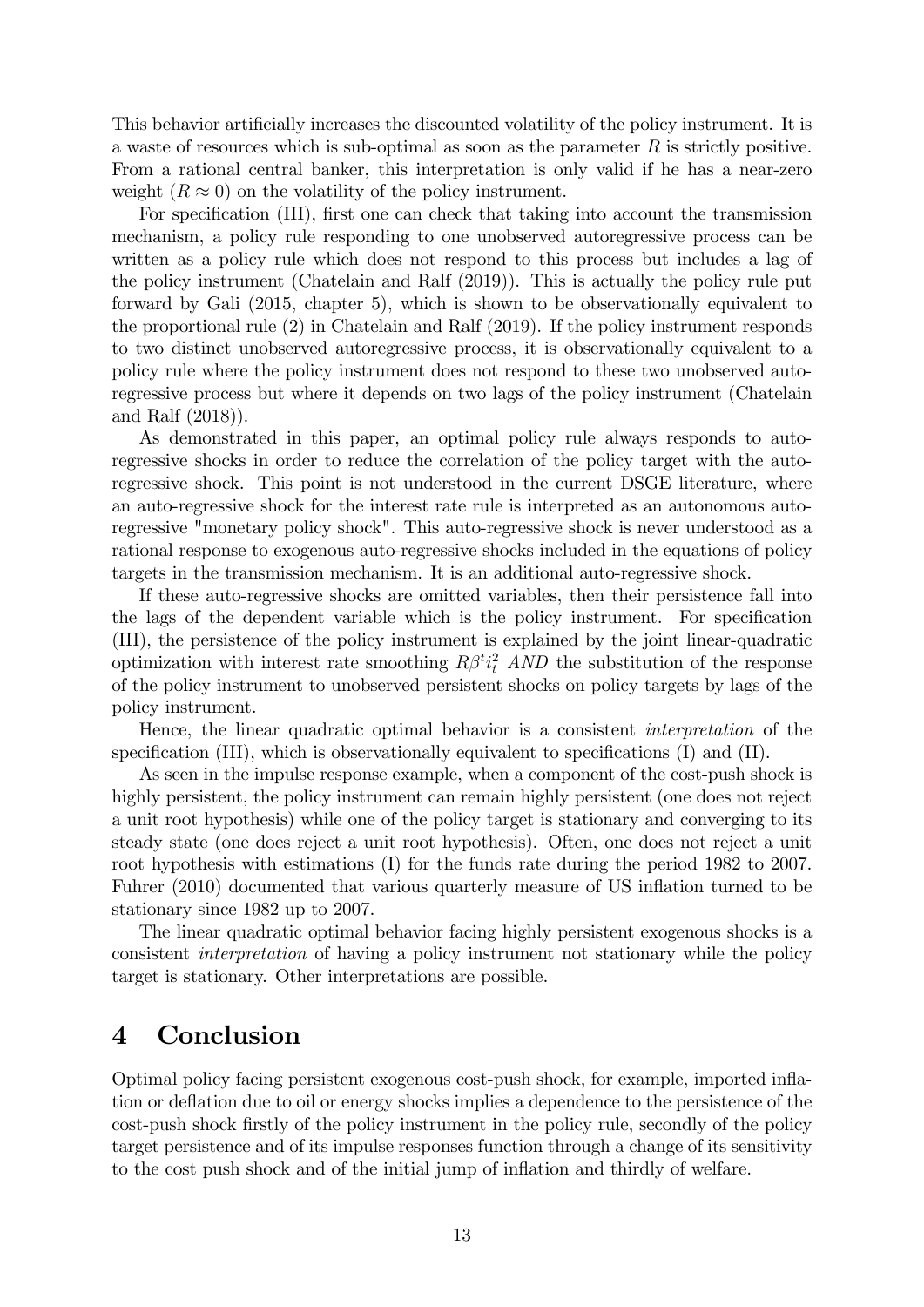## References

- [1] Ashley, R, Tsang K. P. and Verbrugge R.  $(2020)$ . "A New Look at Historical Monetary Policy and the Great Inflation through the Lens of a Persistence-Dependent Policy Rule". *Oxford Economic Papers.* 72(3). pp.692-671.
- [2] Ashley R. and Tsang K. P. (2013). "International Evidence on the Oil Price-Macroeconomy Relationship: Does Persistence Matter?" Working Paper, Virginia Tech.
- [3] Barnett, W. A., Wang, C., Wang, X., & Wu, L. (2019). What inflation measure should a currency union target?. Journal of Macroeconomics, 59, 123-139.
- [4] Barnett, W. A., & Duzhak, E. A. (2010). Empirical assessment of bifurcation regions within New Keynesian models. Economic Theory, 45(1-2), 99-128.
- [5] Chatelain, J. B., & Ralf, K. (2018). Publish and Perish: Creative Destruction and Macroeconomic Theory. History of Economic Ideas, 26(2), 65-101.
- [6] Chatelain, J.B. and Ralf, K. (2019). A Simple Algorithm for Solving Ramsey Optimal Policy with Exogenous Forcing Variables. Economics Bulletin. 39(1). pp. 2429-2440.
- [7] Chatelain, J.B. and Ralf, K. (2020a). The Welfare of Ramsey Optimal Policy Facing Auto-regressive shocks. Economics Bulletin. 40(2), pp. 1797-1803.
- [8] Chatelain, J.B. and Ralf, K. (2020b). How Macroeconomists lost control of stabilization policy: Towards Dark Ages. European Journal of the History of Economic Thought. 27(6), 938-982.
- [9] Fuhrer, J. C. (2010). Ináation persistence. In Handbook of monetary economics, Vol. 3, pp. 423-486. Elsevier.
- [10] Gali J. (2015). Monetary Policy, Inflation, and the Business Cycle, (2nd edition) Princeton University Press.
- [11] Simon, H. A. (1956). Dynamic programming under uncertainty with a quadratic criterion function. Econometrica, 74-81.
- [12] Sorger, G. (2015). Dynamic Economic Analysis. Cambridge University Press.
- [13] Stengel, R. F. (1994). Optimal control and estimation. Courier Corporation.
- [14] Svensson, L. E. (2003). What is wrong with Taylor rules? Using judgment in monetary policy through targeting rules. Journal of Economic Literature, 41(2), 426-477.

### 5 Appendix

#### Stable subspace of the Hamiltonian system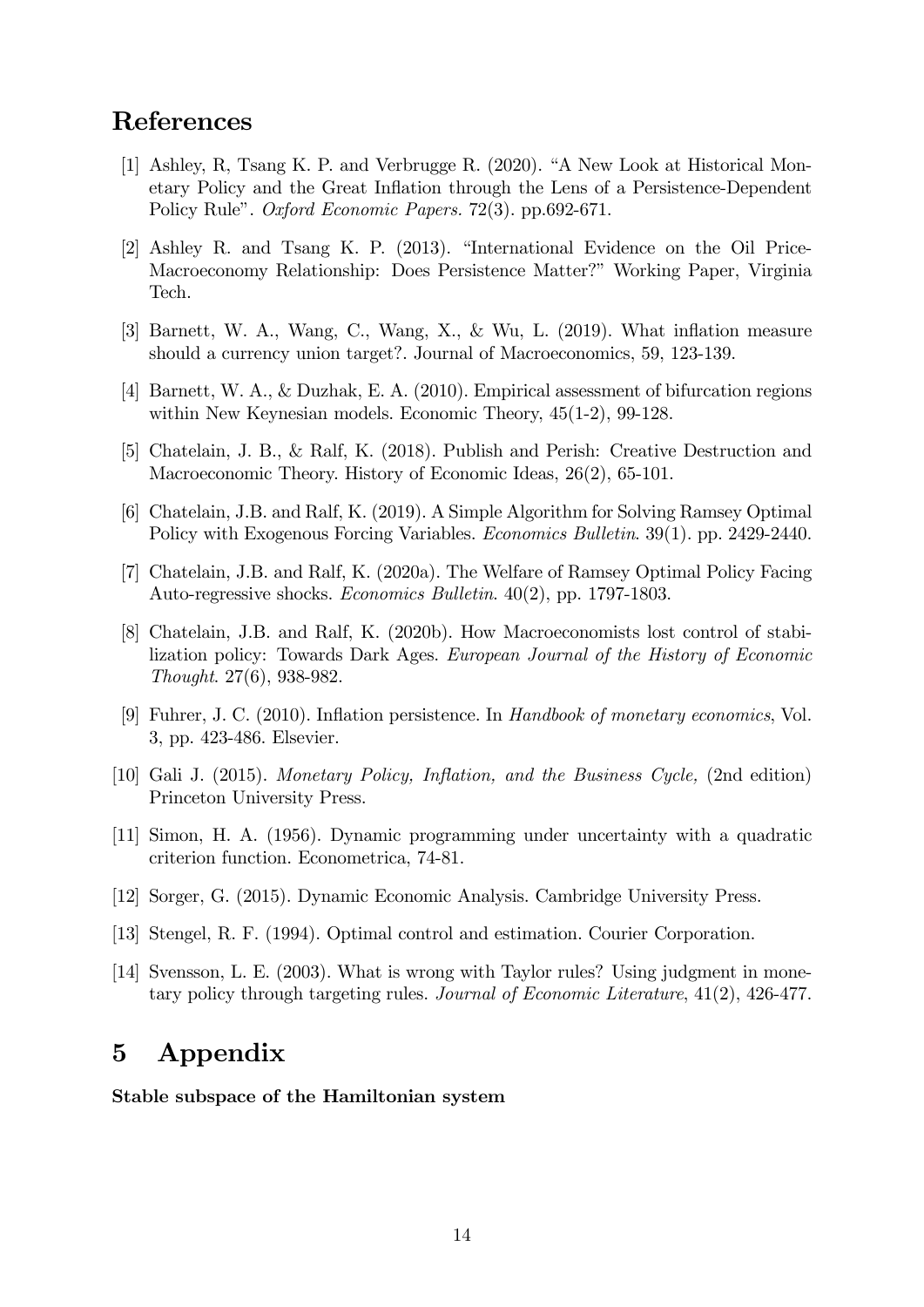Following Chatelain and Ralf (2020), we form the Lagrangian by attaching a sequence of Lagrange multipliers  $\beta^{t+1}\mu_{t+1}$  and  $\beta^{t+1}\nu_{t+1}$  to the sequence of constraints of the policy transmission mechanism:

$$
L = -\sum_{t=0}^{t=+\infty} \beta^t \begin{bmatrix} \frac{1}{2}Q_{\pi^2} \pi_t^2 + Q_{\pi z} \pi_t z_t + \frac{1}{2}Q_{z^2} z_t^2 + \frac{1}{2}Rx_t^2\\ + \beta \mu_{t+1} (A\pi_t + Bx_t + A_{\pi z} z_t - \pi_{t+1})\\ + \beta \nu_{t+1} (\rho z_t - z_{t+1}) \end{bmatrix}
$$

The first order necessary conditions are:

$$
\frac{\partial L}{\partial x_t} = Rx_t + \beta B\mu_{t+1} = 0 \Rightarrow x_t = \frac{-\beta B}{R}\mu_{t+1} \text{ or } \mu_{t+1} = -\frac{R}{\beta B}x_t
$$

$$
\frac{\partial L}{\partial \pi_t} = Q_{\pi^2} \pi_t + Q_{\pi^2} z_t + \beta A \mu_{t+1} - \mu_t = 0
$$

$$
\frac{\partial L}{\partial z_t} = Q_{\pi^2} \pi_{tt} + Q_{z^2} z_t + \beta A_{\pi^2} \mu_{t+1} + \beta \rho v_{t+1} - v_t = 0
$$

The Hamiltonian system is:

$$
\begin{pmatrix}\n1 & 0 & \frac{\beta B^2}{R} & 0 \\
0 & 1 & 0 & 0 \\
0 & 0 & \beta A & 0 \\
0 & 0 & \beta A_{\pi z} & \beta \rho\n\end{pmatrix}\n\begin{pmatrix}\n\pi_{t+1} \\
z_{t+1} \\
\gamma_{t+1} \\
\mu_{t+1}\n\end{pmatrix} = \begin{pmatrix}\nA & A_{\pi z} & 0 & 0 \\
0 & \rho & 0 & 0 \\
-Q_{\pi^2} & -Q_{\pi z} & 1 & 0 \\
-Q_{z\pi} & -Q_{z^2} & 0 & 1\n\end{pmatrix}\n\begin{pmatrix}\n\pi_t \\
z_t \\
\gamma_t \\
\mu_t\n\end{pmatrix}
$$

We seek the elements of the value function (welfare) matrix:  $P_{\pi^2}$ ,  $P_{\pi^2}$  and  $P_{z^2}$ , which are the unknown parameters of eigenvectors of the stable subspace of the Hamiltonian system:

$$
\begin{pmatrix} \pi_t \\ z_t \\ \gamma_t \\ \mu_t \end{pmatrix} = \begin{pmatrix} 1 & 0 & 0 & 0 \\ 0 & 1 & 0 & 0 \\ P_{\pi^2} & P_{\pi z} & 0 & 0 \\ P_{z\pi} & P_{z^2} & 0 & 0 \end{pmatrix} \begin{pmatrix} \pi_t \\ z_t \\ \gamma_t \\ \mu_t \end{pmatrix}
$$

It follows:

$$
\begin{pmatrix}\n\beta \frac{B^2}{R} P_{\pi^2} + 1 & \beta \frac{B^2}{R} P_{\pi z} \\
0 & 1 \\
\beta A P_{\pi^2} & \beta A P_{\pi z} \\
\beta \rho P_{\pi z} + \beta A_{\pi z} P_{\pi^2} & \beta \rho P_{z^2} + \beta A_{\pi z} P_{\pi z}\n\end{pmatrix}\n\begin{pmatrix}\n\pi_{t+1} \\
z_{t+1}\n\end{pmatrix} = \begin{pmatrix}\nA & A_{\pi z} \\
0 & \rho \\
P_{\pi^2} - Q_{\pi^2} & P_{\pi z} - Q_{\pi z} \\
P_{\pi z} - Q_{\pi z} & P_{z^2} - Q_{z^2}\n\end{pmatrix}\n\begin{pmatrix}\n\pi_t \\
z_t\n\end{pmatrix}
$$

We eliminate  $z_{t+1}$  by  $\rho z_t$ . Solving the model amounts to use the following three key equations for finding the three unknown parameters  $P_{\pi^2}$ ,  $P_{\pi^2}$  and  $P_{z^2}$  of the welfare matrix:

$$
\begin{pmatrix}\n1+\beta\frac{B^2}{R}P_{\pi^2} \\
\beta AP_{\pi^2} \\
\beta \rho P_{\pi z} + \beta A_{\pi z}P_{\pi^2}\n\end{pmatrix} (\pi_{t+1}) = \begin{pmatrix}\nA & A_{\pi z} - \beta \rho\frac{B^2}{R}P_{\pi z} \\
P_{\pi^2} - Q_{\pi^2} & (1-\beta \rho A) P_{\pi z} - Q_{\pi z} \\
P_{\pi z} - Q_{\pi z} & (1-\beta \rho^2) P_{z^2} - Q_{z^2} - \beta \rho A_{\pi z}P_{\pi z}\n\end{pmatrix} \begin{pmatrix}\n\pi_t \\
z_t\n\end{pmatrix}
$$
\n(10)

The first terms of the three equations implies three formulas for the intrinsic persis-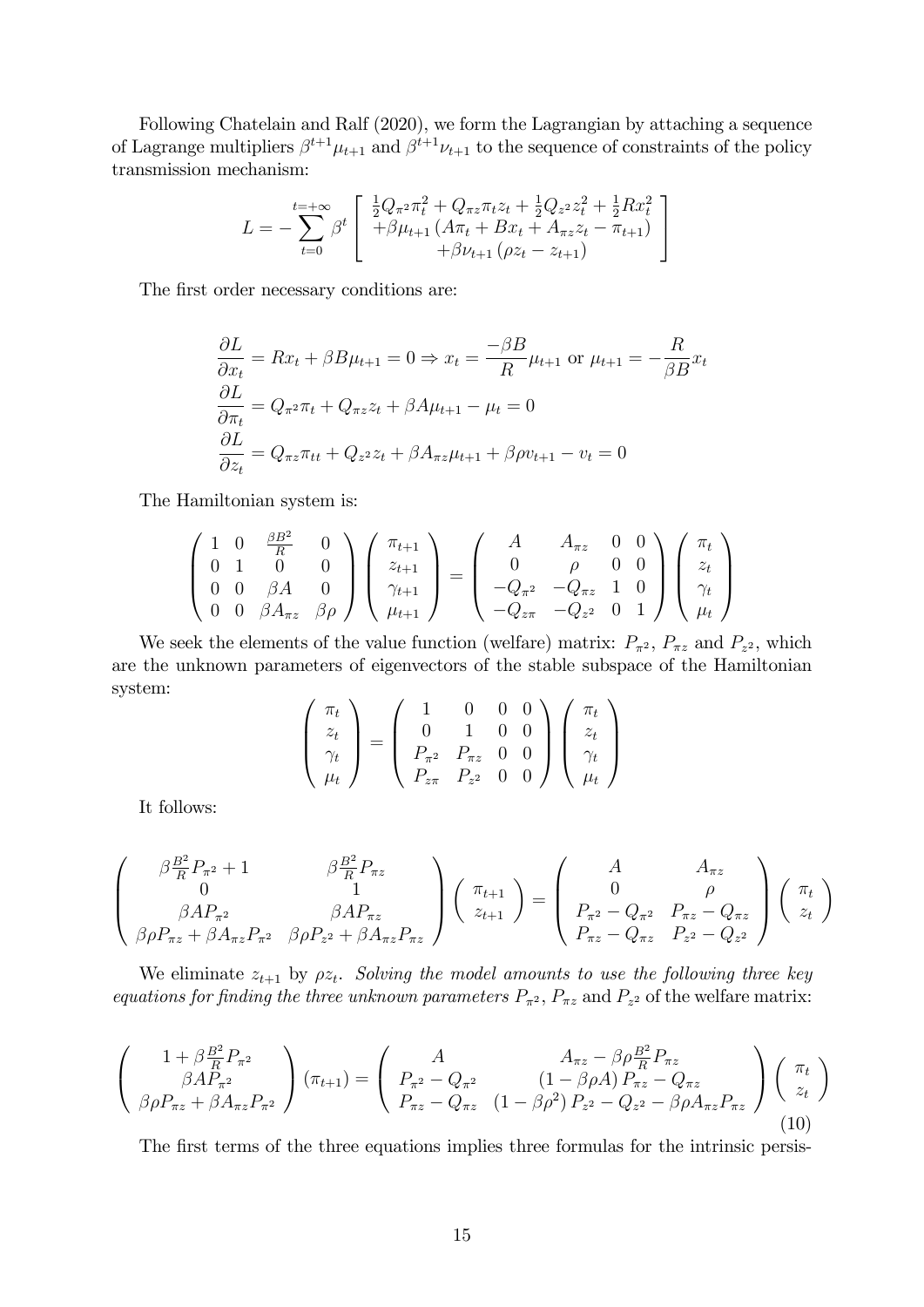tence of the policy target,  $\lambda = A + BF_{\pi}$ :

$$
\lambda = A + BF_{\pi} = \frac{A}{1 + \frac{\beta B^2}{R} P_{\pi^2}} = \frac{P_{\pi^2} - Q_{\pi^2}}{A \beta P_{\pi^2}} = \frac{P_{\pi z} - Q_{\pi z}}{\beta \rho P_{\pi z} + \beta A_{\pi z} P_{\pi^2}}.
$$

The second terms of the three equations implies three formulas for the sensitivity of the policy target to the persistent shock,  $\delta = A_{\pi z} + BF_{\pi z}$ , with  $F_{\pi z} = \frac{\delta - A_{\pi z}}{B}$ .

$$
\delta = \frac{A_{\pi z} - \rho \frac{\beta B^2}{R} P_{\pi z}}{1 + \frac{\beta B^2}{R} P_{\pi^2}} = \frac{(1 - \beta \rho A) P_{\pi z} - Q_{\pi z}}{\beta A P_{\pi^2}} = \frac{(1 - \beta \rho^2) P_{z^2} - Q_{z^2} - \beta \rho A_{\pi z} P_{\pi z}}{\beta \rho P_{\pi z} + \beta A_{\pi z} P_{\pi^2}}.
$$

Proof of proposition 1. Compute the optimal root  $\lambda = A + BF_{\pi}$ , a first element of the welfare matrix  $P_{\pi^2}$  (proposition 5a) and the policy rule parameter  $F_{\pi}$ :

The first term of each of the three equation has the same value:

$$
\lambda = \frac{A}{1 + \frac{\beta B^2}{R} P_{\pi^2}} = \frac{P_{\pi^2} - Q_{\pi^2}}{A \beta P_{\pi^2}} = \frac{P_{\pi z} - Q_{\pi z}}{\beta \rho P_{\pi z} + \beta A_{\pi z} P_{\pi^2}}
$$

Using the first equality:

$$
1 + \frac{\beta B^2}{R} P_{\pi^2} = \frac{A}{\lambda} \Leftrightarrow P_{\pi^2} = \frac{R}{\beta B^2} \left( \frac{A - \lambda}{\lambda} \right) > 0
$$

Using the second equality:

$$
P_{\pi^2} - Q_{\pi^2} = \lambda A \beta P_{\pi^2} \Leftrightarrow P_{\pi^2} = \frac{Q_{\pi^2}}{1 - \beta A \lambda}
$$

Using the first and second equality leads to a characteristic polynomial for solving  $\lambda$ :

$$
\lambda \left( 1 + \frac{\beta B^2}{R} P_{\pi^2} \right) - A = 0
$$

$$
\lambda \left( 1 + \frac{B^2}{R} \beta \frac{Q_{\pi^2}}{1 - A \beta \lambda} \right) - A = 0
$$

$$
\lambda^2 - \left( A + \frac{1}{A \beta} + \frac{B^2 Q_{\pi^2}}{A R} \right) \lambda + \frac{1}{\beta} = 0
$$

Optimal persistence is the stable root of this characteristic polynomial:

$$
0 < \lambda = \frac{1}{2} \left( A + \frac{1}{\beta A} + \frac{Q_{\pi^2}}{R} \frac{B^2}{A} - \sqrt{\left( A + \frac{1}{\beta A} + \frac{Q_{\pi^2}}{R} \frac{B^2}{A} \right)^2 - \frac{4}{\beta}} \right)
$$
\n
$$
0 < \lambda \le \min \left( A, \frac{1}{\beta A} \right) \text{ for } Q_{\pi^2} = 0
$$

The policy rule parameter is a function of the optimal persistence  $\lambda$ :

$$
F_{\pi} = \frac{\lambda - A}{B}
$$
 and 
$$
BF_{\pi} < 0
$$
 so that 
$$
\lambda = A + BF_{\pi} \leq A.
$$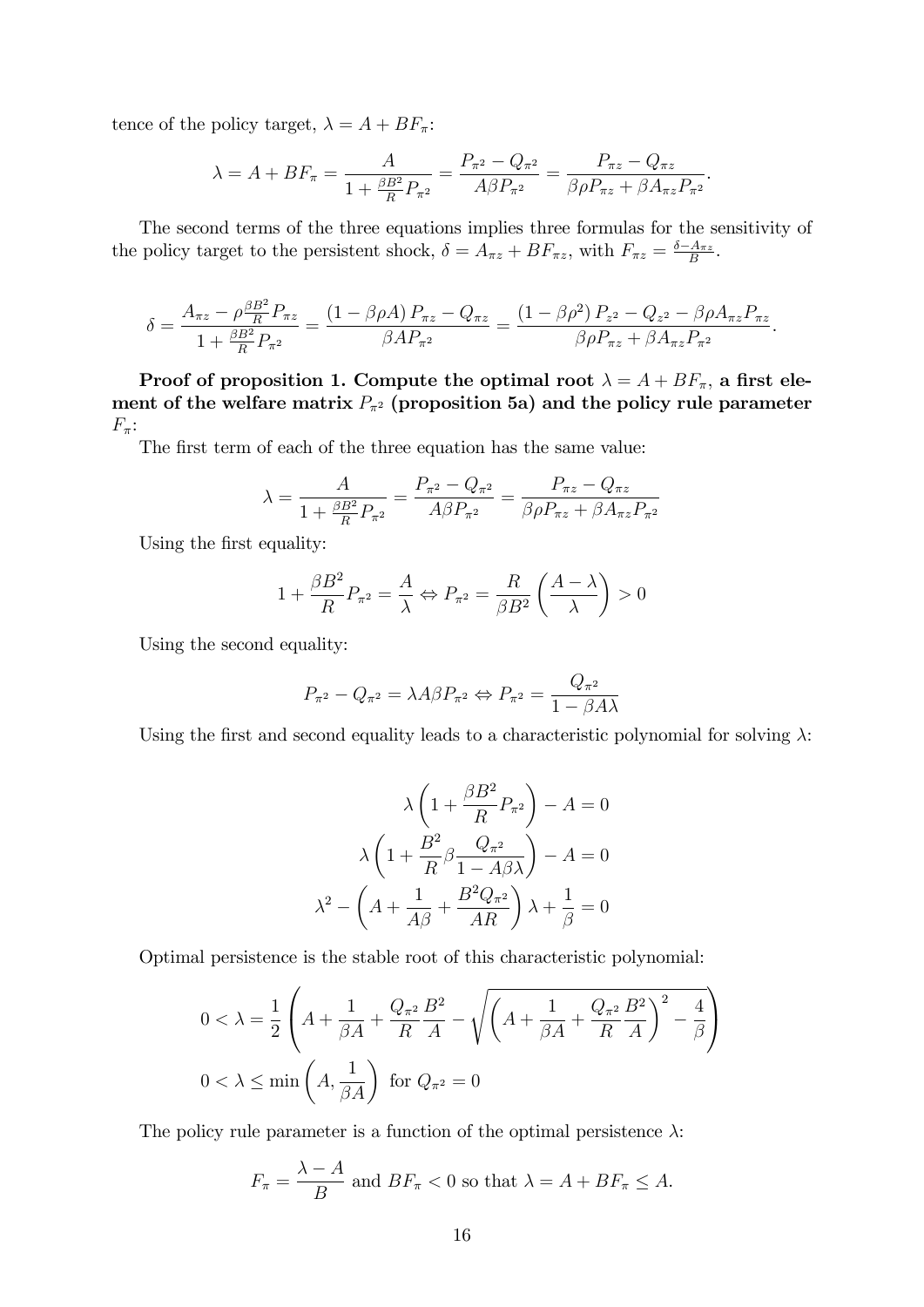Proof of proposition 5b: Second element of the welfare matrix  $P_{\pi z}$ 

We use the third equality for the first term:

$$
\lambda = \frac{A}{1 + \frac{\beta B^2}{R} P_{\pi^2}} = \frac{P_{\pi^2} - Q_{\pi^2}}{A \beta P_{\pi^2}} = \frac{P_{\pi z} - Q_{\pi z}}{\beta \rho P_{\pi z} + \beta A_{\pi z} P_{\pi^2}}
$$

 $P_{\pi z}$  is an increasing function of the two characteristics of the forcing variable  $A_{\pi z}$  and  $\rho$ :

$$
P_{\pi z} - Q_{\pi z} = \lambda \beta \rho P_{\pi z} + \lambda \beta A_{\pi z} P_{\pi^2} \Rightarrow
$$

$$
P_{\pi z} = \frac{\beta \lambda A_{\pi z} P_{\pi^2} + Q_{\pi z}}{1 - \beta \rho \lambda}
$$

With:

$$
P_{\pi^2} = \frac{R}{\beta B^2} \left( \frac{A - \lambda}{\lambda} \right) = \frac{Q_{\pi^2}}{1 - A\beta\lambda}
$$

 $P_{\pi z}$  can be written as a function of  $\lambda$ :

$$
P_{\pi z} (A_{\pi z}, \rho) = \frac{1}{1 - \beta \lambda \rho} \left( A_{\pi z} \frac{R}{\beta B^2} \beta \lambda \left( \frac{A - \lambda}{\lambda} \right) + Q_{\pi z} \right)
$$
  
\n
$$
P_{\pi z} (A_{\pi z}, \rho) = \frac{1}{1 - \beta \lambda \rho} \left( A_{\pi z} \frac{R}{B^2} (A - \lambda) + Q_{\pi z} \right)
$$
 or  
\n
$$
P_{\pi z} (A_{\pi z}, \rho) = \frac{1}{1 - \beta \lambda \rho} \left( A_{\pi z} Q_{\pi^2} \frac{\beta \lambda}{1 - A \beta \lambda} + Q_{\pi z} \right)
$$

Proof of proposition 2: Compute the sensitivity  $\delta = A_{\pi z} + BF_z$ : One has:

$$
\delta = \frac{A_{\pi z} - \beta \rho \frac{B^2}{R} P_{\pi z}}{\frac{A}{\lambda}} = \frac{(1 - A\beta \rho) P_{\pi z} - Q_{\pi z}}{\beta A P_{\pi^2}} = \frac{(1 - \beta \rho^2) P_{z^2} - Q_{z^2} - \beta \rho A_{\pi z} P_{\pi z}}{\beta \rho P_{\pi z} + \beta A_{\pi z} P_{\pi^2}}.
$$

In the first equality, substitute  $P_{\pi z}$  and the denominator by  $A/\lambda$  leads to:

$$
\delta = \frac{\lambda}{A} \left( A_{\pi z} - \frac{\beta \rho}{1 - \beta \lambda \rho} \frac{B^2}{R} \left( A_{\pi z} \frac{R}{B^2} (A - \lambda) + Q_{\pi z} \right) \right)
$$
  

$$
\delta = \frac{\lambda}{A} \left( A_{\pi z} \left( 1 - \frac{\beta \rho}{1 - \beta \lambda \rho} (A - \lambda) \right) - Q_{\pi z} \frac{B^2}{R} \frac{\beta \rho}{1 - \beta \lambda \rho} \right)
$$
  

$$
\delta = \frac{\lambda}{A} \left( A_{\pi z} \frac{1 - A \beta \rho}{1 - \lambda \beta \rho} - Q_{\pi z} \frac{\beta B^2}{R} \frac{\rho}{1 - \beta \lambda \rho} \right)
$$

**Proof of example 2:** For Gali's example:  $Q_{\pi z} = 0$  and  $A = -A_{\pi z} = 1/\beta$ 

$$
\delta = \frac{1}{\beta} \left( 1 - \frac{1 - \beta \lambda}{1 - \beta \lambda \rho} \right) = (1 - \rho) \frac{-\lambda}{1 - \beta \lambda \rho}
$$

Proof of proposition 3: The impulse response function of inflation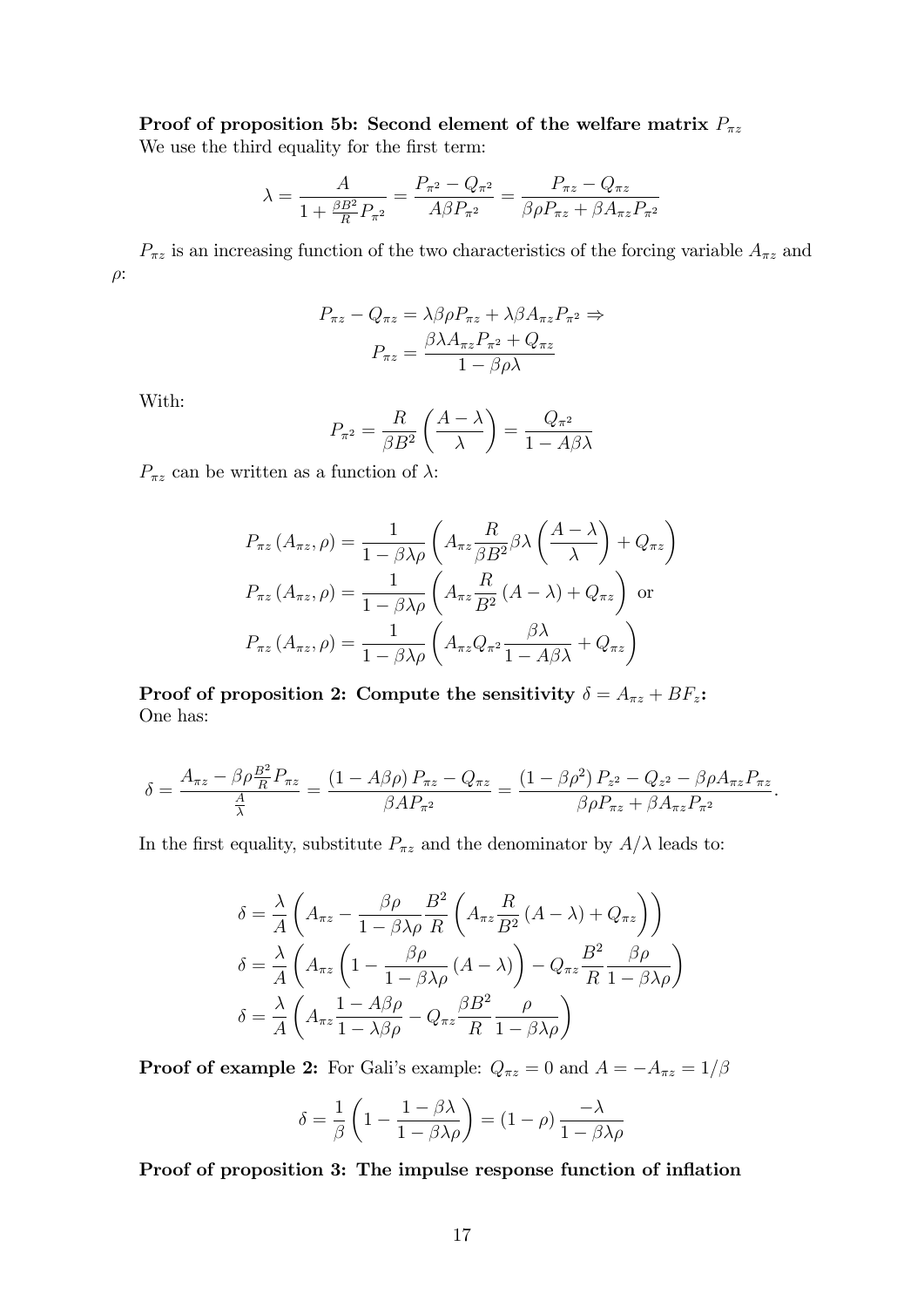The following result can be found using at least three methods:

$$
\pi_t = \lambda^t \left( \pi_0 - \frac{(A_{\pi z} + BF_z) z_0}{\rho - \lambda} \right) + \rho^t \frac{(A_{\pi z} + BF_z) z_0}{\rho - \lambda}
$$

(a) Solve the sum of two geometric sequences or geometric progressions using the homogeneous solution related to the geometric sequence with common ratio  $\lambda$  and a particular solution proportional to the forcing variable following a geometric sequence with common ratio  $\rho$ ;

(b) compute the power of the matrix  $\begin{pmatrix} \lambda & A_{\pi z} + BF_z \end{pmatrix}$  $0 \rho$  $\lambda$ using its Jordan decomposition;

(c) prove it by mathematical induction.

Proof of proposition 4: Policy rule parameter  $F_z$ :

$$
F_z = \frac{\delta - A_{\pi z}}{B} = \frac{A_{\pi z}}{B} \left( \frac{\lambda - A\lambda\beta\rho}{A - A\lambda\beta\rho} - 1 \right) - Q_{\pi z} \frac{B}{R} \frac{\beta\lambda\rho}{A - A\beta\lambda\rho}
$$

$$
F_z = -\frac{A_{\pi z}}{AB} \left( \frac{A - \lambda}{1 - \lambda\beta\rho} \right) - Q_{\pi z} \frac{B}{R} \frac{\beta\lambda\rho}{A - A\beta\lambda\rho}
$$

$$
F_z = \frac{A_{\pi z}}{A} \frac{1}{1 - \beta\lambda\rho} \frac{\lambda - A}{B} - \frac{Q_{\pi z}}{A} \frac{B}{R} \frac{\beta\lambda\rho}{1 - \beta\lambda\rho}
$$

**Proof of example 4:** For Gali's example:  $Q_{\pi z} = 0$  and  $A = -A_{\pi z} = 1/\beta$ 

$$
F_z = \frac{1}{\kappa} \left( -\frac{1 - \beta \lambda}{1 - \beta \lambda \rho} \right)
$$

#### Proof of proposition 5c: Optimal jump of inflation  $\pi_0$ :

The first order conditions sets the marginal value of the loss function with respect to inflation at the initial date (itself equal to it costate variable, the Lagrange multiplier  $\mu_0$ ) equal to zero.

$$
\frac{\partial L}{\partial \pi_0} = \mu_0 = 2 \left( P_{\pi^2} \pi_0 + P_z z_0 \right) = 0 \Rightarrow \pi_0 \left( A_{\pi z}, \rho \right) = -\frac{P_{\pi z}}{P_{\pi^2}} \cdot z_0
$$

One has:

$$
-\frac{P_{\pi z}}{P_{\pi^2}} = \frac{-1}{P_{\pi^2}} \frac{Q_{\pi z} + A_{\pi z} \beta \lambda P_{\pi^2}}{1 - \beta \rho \lambda} \text{ and } P_{\pi^2} = \frac{Q_{\pi^2}}{1 - \beta \lambda A}
$$

$$
-\frac{P_{\pi z}}{P_{\pi^2}} = \frac{-1}{1 - \beta \rho \lambda} \left( A_{\pi z} \beta \lambda + \frac{Q_{\pi z}}{Q_{\pi^2}} \left( 1 - \beta \lambda A \right) \right)
$$

#### Proof of proposition 6: Welfare parameter  $P_{z^2}$

The third equation related to the sensitivity of the policy target  $\delta$  to the persistent shock determines  $P_{z^2}$ :

$$
\delta = \frac{\lambda}{A} \left( A_{\pi z} - \rho \frac{\beta B^2}{R} P_{\pi z} \right) = \frac{(1 - A\beta \rho) P_{\pi z} - Q_{\pi z}}{\beta A P_{\pi^2}} = \frac{(1 - \beta \rho^2) P_{z^2} - Q_{z^2} - \beta \rho A_{\pi z} P_{\pi z}}{\beta \rho P_{\pi z} + \beta A_{\pi z} P_{\pi^2}}
$$

The third equality leads to: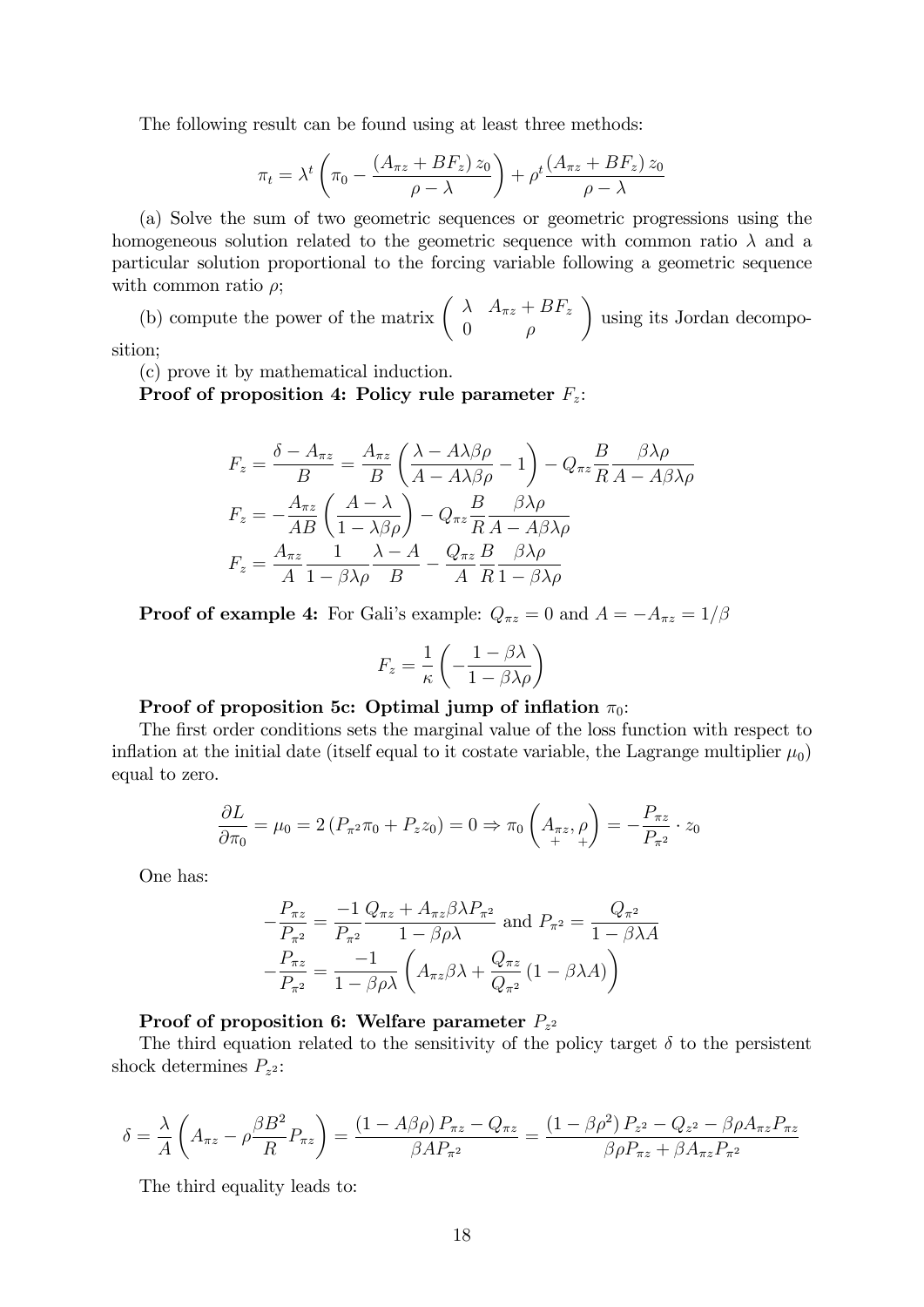$$
(1 - \beta \rho^2) P_{z^2} = Q_{z^2} + (A_{\pi z} + \delta) \beta \rho P_{\pi z} + \delta \beta A_{\pi z} P_{\pi^2}
$$

with:

$$
P_{\pi z} = \frac{1}{1 - \beta \lambda \rho} \left( A_{\pi z} \beta \lambda \frac{Q_{\pi^2}}{1 - \lambda \beta A} + Q_{\pi z} \right) \text{ and } P_{\pi^2} = \frac{Q_{\pi^2}}{1 - \lambda \beta A}
$$

$$
A_{\pi z} + \delta = A_{\pi z} + \frac{(1 - A\beta \rho) P_{\pi z} - Q_{\pi z}}{A \beta P_{\pi^2}}
$$

so that:

$$
\begin{pmatrix}\nP_{\pi^2} & P_{\pi z} \\
P_{\pi z} & P_{z^2}\n\end{pmatrix} = \begin{pmatrix}\n\frac{Q_{\pi^2}}{1 - \beta \lambda A} & \frac{Q_{\pi z}}{1 - \beta \lambda \rho} \\
\frac{Q_{\pi z}}{1 - \beta \lambda \rho} & \frac{Q_{z^2}}{1 - \beta \rho^2}\n\end{pmatrix}\n+ \begin{pmatrix}\n0 & \frac{1}{1 - \beta \lambda \rho} A_{\pi z} \beta \lambda P_{\pi^2} \\
\frac{1}{1 - \beta \lambda \rho} A_{\pi z} \beta \lambda P_{\pi^2} & \frac{1}{1 - \beta \rho^2} \left( (A_{\pi z} + \delta) \beta \rho P_{\pi z} + \delta \beta A_{\pi z} P_{\pi^2} \right)\n\end{pmatrix}
$$

Proof of welfare, example 6 (Gali): Computation of  $P_{z^2}$ :

$$
(1 - \beta \rho^2) P_{z^2} = Q_{z^2} + \delta \left( \beta \rho P_{\pi z} + \beta A_{\pi z} P_{\pi^2} \right) + \beta A_{\pi z} \rho P_{\pi z}
$$

with:

$$
P_{\pi z} = \frac{-\lambda}{1 - \beta \rho \lambda} \frac{1}{1 - \lambda} \text{ and } P_{\pi^2} = \frac{1}{1 - \lambda}
$$

$$
\delta = (1 - \rho) \left( \frac{-\lambda}{1 - \beta \lambda \rho} \right), Q_{z^2} = 0, \beta A_{\pi z} = -1
$$

One has:

$$
(1 - \beta \rho^2) P_{z^2} = \frac{-\lambda}{1 - \beta \lambda \rho} \left( (1 - \rho) \left( \beta \rho \left( \frac{-\lambda}{1 - \beta \rho \lambda} \frac{1}{1 - \lambda} \right) - \frac{1}{1 - \lambda} \right) - \rho \frac{1}{1 - \lambda} \right)
$$
  

$$
(1 - \beta \rho^2) P_{z^2} = \frac{\lambda}{1 - \lambda} \frac{-1}{1 - \beta \lambda \rho} \left( -\frac{\beta \lambda \rho^2 - 1}{\beta \lambda \rho - 1} \right)
$$
  

$$
P_{z^2} = \frac{1}{1 - \lambda} \frac{\lambda}{(1 - \lambda \beta \rho)^2} \frac{1 - \lambda \beta \rho^2}{1 - \beta \rho^2}
$$

so that:

$$
\mathbf{P} = \begin{pmatrix} \frac{1}{1-\lambda} & -\frac{1}{1-\lambda} \frac{\lambda}{1-\beta\rho\lambda} \\ -\frac{1}{1-\lambda} \frac{\lambda}{1-\beta\rho\lambda} & \frac{1}{1-\lambda} \frac{\lambda}{(1-\beta\rho\lambda)^2} \frac{1-\beta\lambda\rho^2}{1-\beta\rho^2} \end{pmatrix} = \begin{pmatrix} 1.7518055 & -1.1389181 \\ -1.1389181 & 3.4285107 \end{pmatrix}
$$

For welfare dependence on the persistence of the cost-push shock, with Gali's (2015)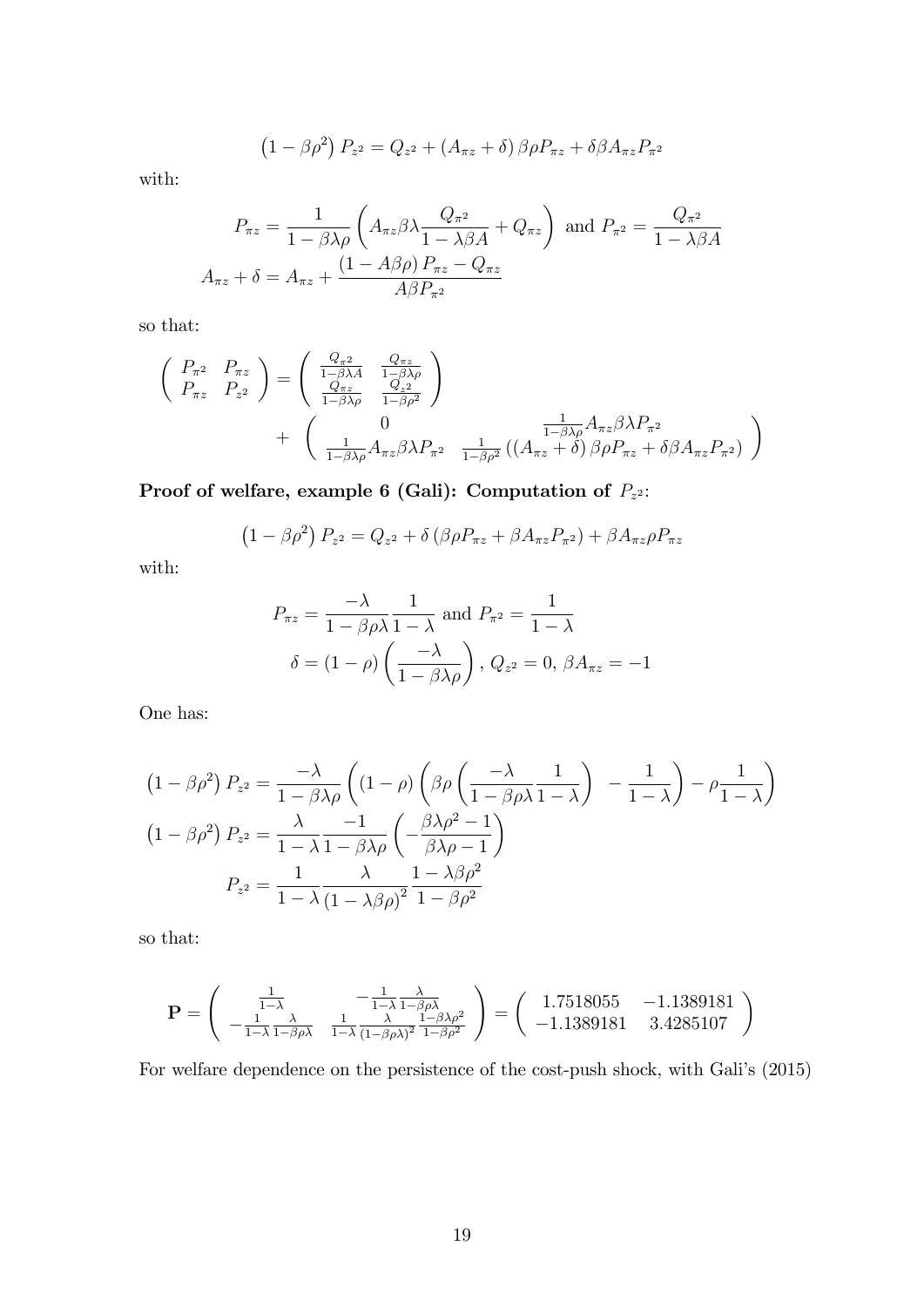calibration:

$$
P_{z^2} = \frac{1}{1 - \lambda} \frac{\lambda}{\left(1 - \beta \rho \lambda\right)^2} \frac{1 - \lambda \beta \rho^2}{1 - \beta \rho^2} = 3.4285
$$

$$
-\frac{P_{\pi z}^2}{P_{\pi z}} = -\frac{1}{1 - \lambda} \frac{\lambda^2}{\left(1 - \beta \lambda \rho\right)^2}
$$

Welfare has this form:

$$
\frac{W}{z_0^2} = -P_{z^2} + \frac{P_{\pi z}^2}{P_{\pi^2}} = \frac{1}{1 - \lambda} \frac{\lambda}{(1 - \beta \rho \lambda)^2} \left(\lambda - \frac{1 - \beta \lambda \rho^2}{1 - \beta \rho^2}\right)
$$
  
\n
$$
\frac{W}{z_0^2} = \frac{\lambda}{1 - \lambda} \frac{-1}{(1 - \beta \rho \lambda)^2} \frac{1 - \lambda}{1 - \beta \rho^2}
$$
  
\n
$$
\frac{W}{z_0^2} = \frac{-\lambda}{(1 - \lambda \beta \rho)^2} \frac{1}{1 - \beta \rho^2} = \frac{-0.4291604}{(1 - 0.99 \cdot \rho \cdot 0.4291604)^2} \frac{1}{1 - 0.99 \cdot \rho^2}
$$
  
\n
$$
\frac{W}{z_0^2} = \frac{-0.4291604}{(1 - 0.99 \cdot 0.8 \cdot 0.4291604)^2} \frac{1}{1 - 0.99 \cdot 0.8^2} = 2.688
$$

QED.

```
SCILAB Code for numerical solutions:
beta1=0.99; eps=6; kappa=0.1275; rho=0.4;
Qpi=1; Qz=0 ; Qzpi=0; R=kappa/eps;
A1=[1/beta1 -1/beta1 ; 0 rho];
A=sqrt(beta1)*A1;
B1=[-kappa/beta1 ; 0];
B=sqrt(beta1)*B1;
Q=[Qpi Qzpi ;Qzpi Qz ];
Big=sysdiag(Q,R);
[w, wp] = fulllf(Big);C1 = wp(:,1:2);D12=wp(:,3:\$);M=syslin('d',A,B,C1,D12);[Fy, Py] = \text{lqr}(M)A1+B1*Fy
\text{-inv}(\text{Py}(1,1)) * \text{Py}(1,2)Py(2,2)-Py(1,2)*inv(Py(1,1))*Py(1,2)
```